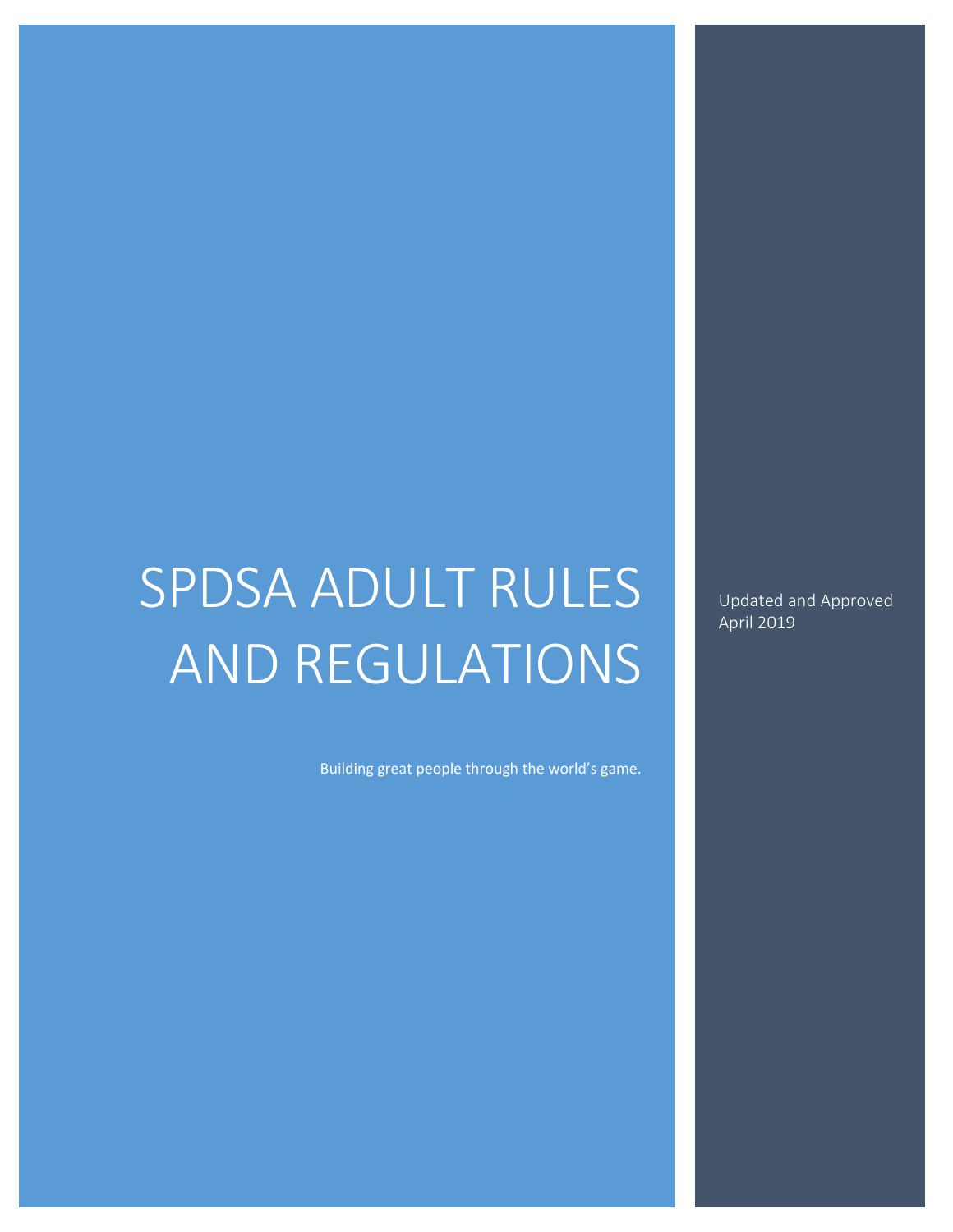| 1.0  |   |  |  |  |
|------|---|--|--|--|
| 1.1  |   |  |  |  |
| 2.0  |   |  |  |  |
| 2.1  |   |  |  |  |
| 2,2  |   |  |  |  |
| 2.3  |   |  |  |  |
| 2.4  |   |  |  |  |
| 3.0  |   |  |  |  |
| 4.0  |   |  |  |  |
| 4.1  |   |  |  |  |
| 4.2  |   |  |  |  |
| 4.3  |   |  |  |  |
| 4.4  |   |  |  |  |
| 5.0  |   |  |  |  |
| 5.1  |   |  |  |  |
| 5.2  |   |  |  |  |
| 6.0  |   |  |  |  |
|      |   |  |  |  |
| 6.1  |   |  |  |  |
| 6.2  |   |  |  |  |
| 6.3  |   |  |  |  |
|      |   |  |  |  |
| 7.0  |   |  |  |  |
| 7.1  |   |  |  |  |
| 7.2  |   |  |  |  |
| 7.3  |   |  |  |  |
| 8.0  |   |  |  |  |
| 8.1  |   |  |  |  |
|      |   |  |  |  |
| 9.0  | 7 |  |  |  |
| 9.1  |   |  |  |  |
| 9.2  |   |  |  |  |
| 9.3  |   |  |  |  |
| 9.4  |   |  |  |  |
| 9.5  |   |  |  |  |
| 9.6  |   |  |  |  |
| 9.7  |   |  |  |  |
| 9.8  |   |  |  |  |
| 10.0 |   |  |  |  |
| 10.1 |   |  |  |  |
| 10.2 |   |  |  |  |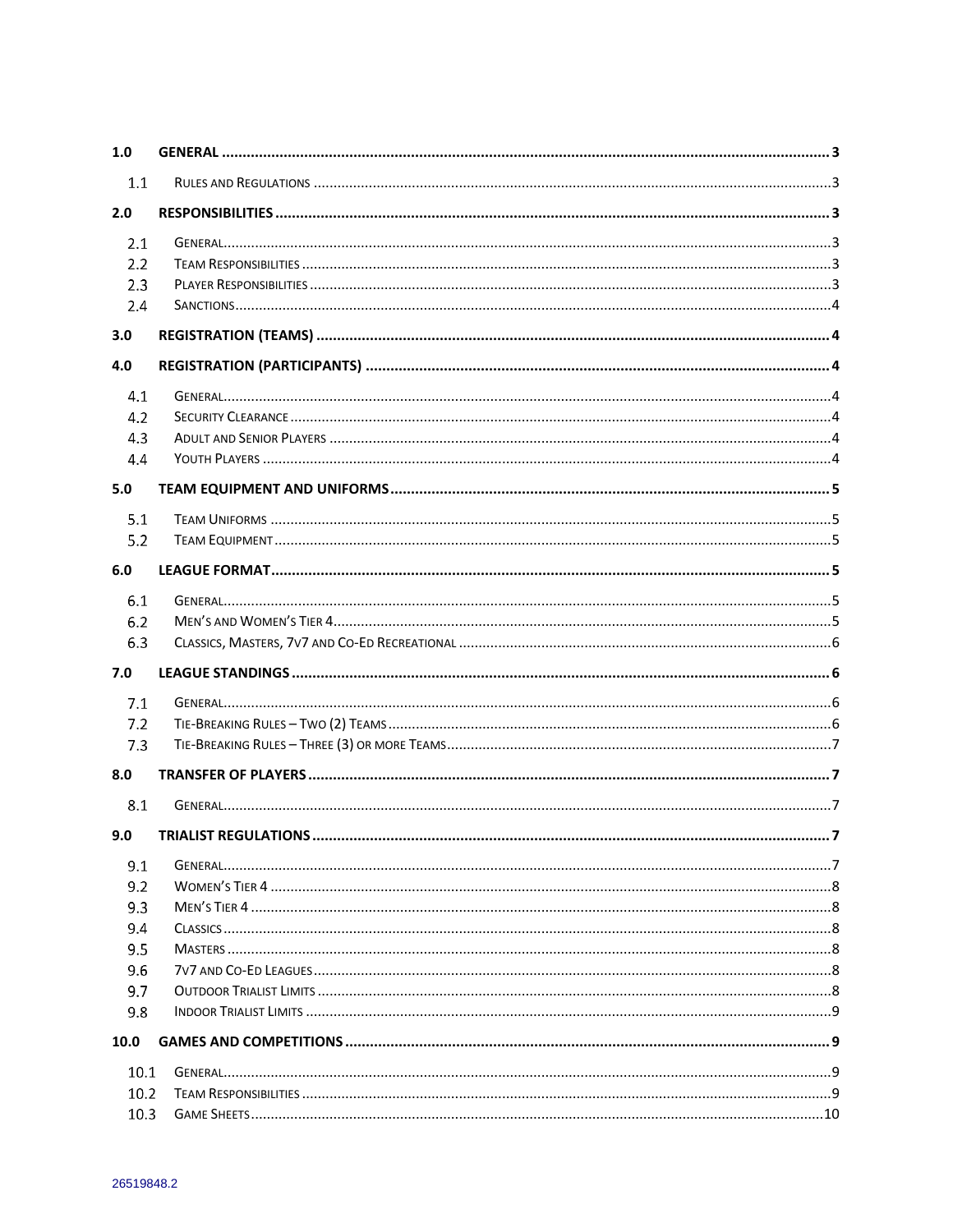| 10.4  |  |  |  |  |  |  |  |  |
|-------|--|--|--|--|--|--|--|--|
| 10.5  |  |  |  |  |  |  |  |  |
| 10.6  |  |  |  |  |  |  |  |  |
| 10.7  |  |  |  |  |  |  |  |  |
| 10.8  |  |  |  |  |  |  |  |  |
| 11.0  |  |  |  |  |  |  |  |  |
| 11.1  |  |  |  |  |  |  |  |  |
| 11.2  |  |  |  |  |  |  |  |  |
| 11.3  |  |  |  |  |  |  |  |  |
| 12.0  |  |  |  |  |  |  |  |  |
| 12.1  |  |  |  |  |  |  |  |  |
| 12.2  |  |  |  |  |  |  |  |  |
| 12.3  |  |  |  |  |  |  |  |  |
| 12.4  |  |  |  |  |  |  |  |  |
| 12.5  |  |  |  |  |  |  |  |  |
| 12.6  |  |  |  |  |  |  |  |  |
| 12.7  |  |  |  |  |  |  |  |  |
| 12.8  |  |  |  |  |  |  |  |  |
| 12.9  |  |  |  |  |  |  |  |  |
| 12.10 |  |  |  |  |  |  |  |  |
| 12.11 |  |  |  |  |  |  |  |  |
| 12.12 |  |  |  |  |  |  |  |  |
| 13.0  |  |  |  |  |  |  |  |  |
| 13.1  |  |  |  |  |  |  |  |  |
| 13.2  |  |  |  |  |  |  |  |  |
| 13.3  |  |  |  |  |  |  |  |  |
| 13.4  |  |  |  |  |  |  |  |  |
| 13.5  |  |  |  |  |  |  |  |  |
| 13.6  |  |  |  |  |  |  |  |  |
| 13.7  |  |  |  |  |  |  |  |  |
| 13.8  |  |  |  |  |  |  |  |  |
| 13.9  |  |  |  |  |  |  |  |  |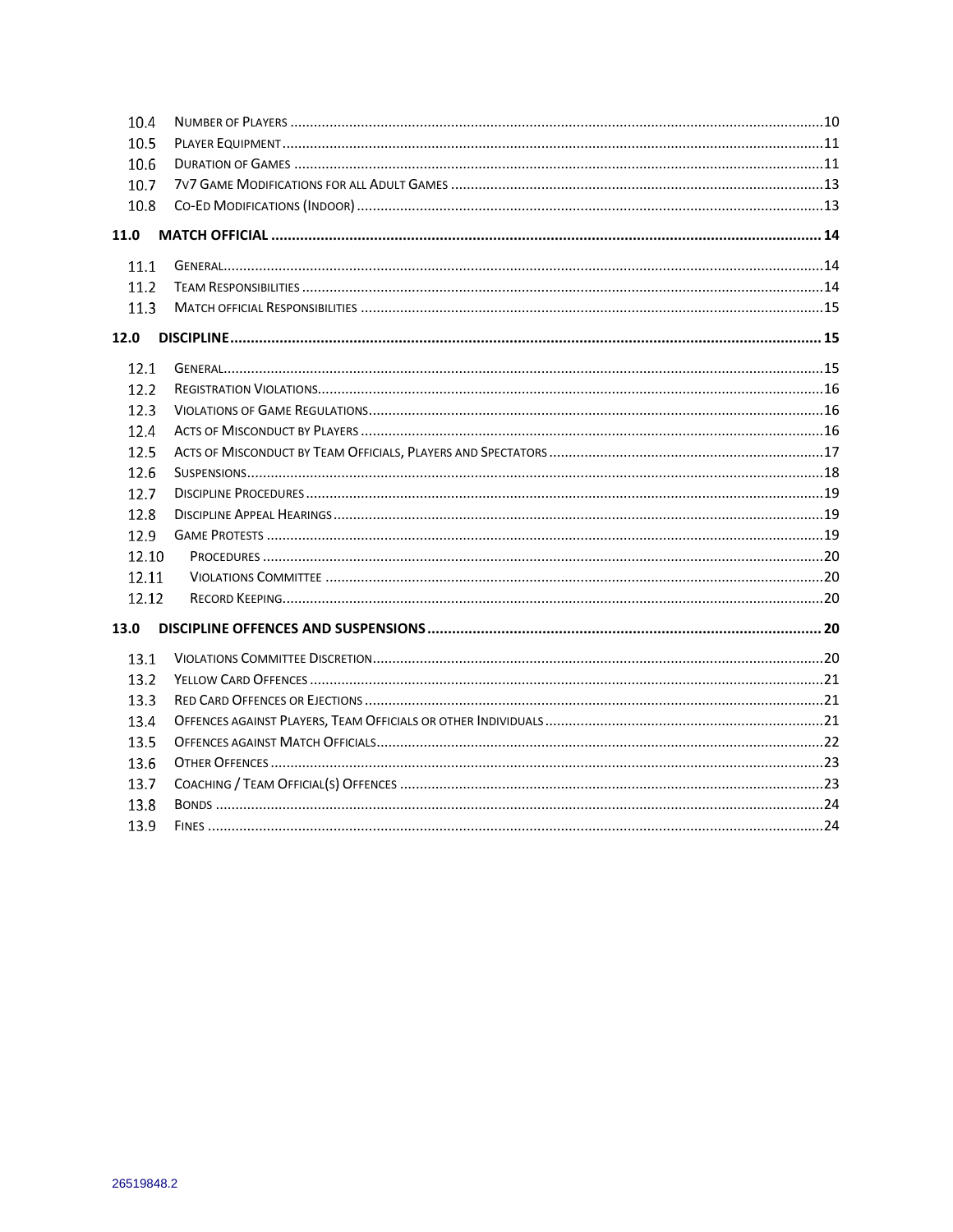# <span id="page-3-0"></span>1.0 General

### <span id="page-3-1"></span>1.1 Rules and Regulations

- $1.1.1$ SPDSA Outdoor Adult programs follow the FIFA Laws of the Game, unless differentiated in the specific rules and regulations below.
- $1.1.2$ SPDSA Indoor Adult programs follow the Alberta Soccer Rules of Indoor Soccer, unless differentiated in the specific rules and regulations below.

## <span id="page-3-2"></span>2.0 Responsibilities

### <span id="page-3-3"></span>2.1 General

- $2.1.1$ Players, team officials, match officials, and spectators may only take part in or attend games on the condition that they observe the published Rules and Regulations and Bylaws of the Sherwood Park District Soccer Association (SPDSA)
- $2.1.2$ Each player and team official is responsible for:
	- 2.1.2.1 Being properly registered with the SPDSA;
	- 2.1.2.2 Complying with the SPDSA Rules and Regulations; and
	- 2.1.2.3 Respecting the match official's decisions during the course of play.
- $2.1.3$ The SPDSA shall have those responsibilities as set forth in section 10.1.

### <span id="page-3-4"></span>2.2 Team Responsibilities

- $2.2.1$ Each team is responsible for:
	- 2.2.1.1 The actions and conduct of its team officials, players and spectators;
	- 2.2.1.2 Taking all reasonable precautions necessary to prevent its team officials, players and/or spectators from committing or engaging in any acts of misconduct as set out in section 12.5;
	- 2.2.1.3 Ensuring any individual participating in a game (manager, coach, player) is currently eligible (properly registered, not suspended);
	- 2.2.1.4 Ensuring that no individual appears on the roster of more than one (1) ASA roster where both teams are participating in leagues that lead to Provincials; and
	- 2.2.1.5 Registering and paying league fees by the deadlines set-forth by the SPDSA.

### <span id="page-3-5"></span>2.3 Player Responsibilities

- $2.3.1$ Each player is responsible for:
	- 2.3.1.1 Ensuring that the registration information, including personal contact information, is accurate;
	- 2.3.1.2 Ensuring they are not playing on more than one (1) team that is in a league which has Provincials qualifications.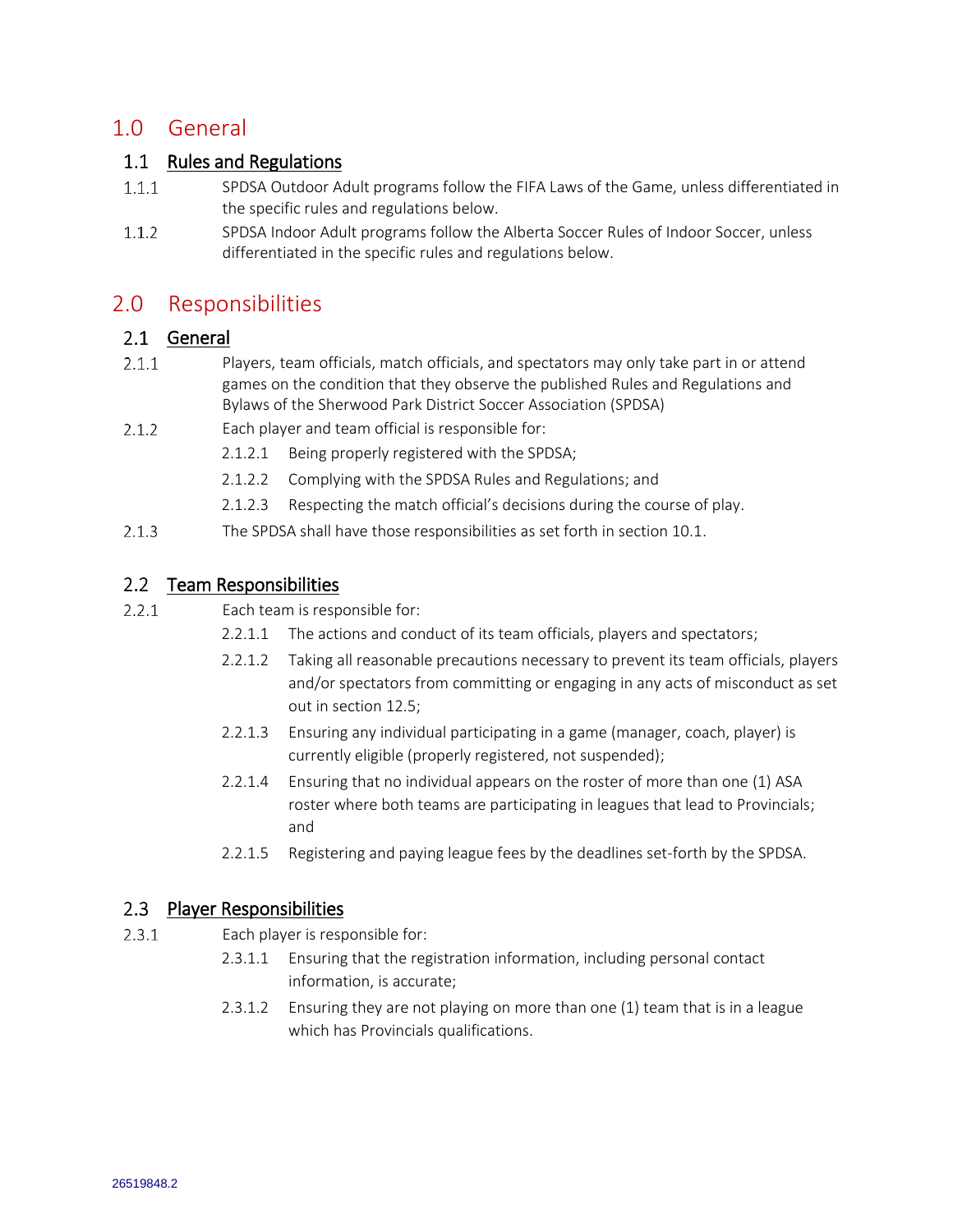### <span id="page-4-0"></span>2.4 Sanctions

 $2.4.1$ If any team is proven to the satisfaction of the SPDSA to have violated the Rules and Regulations and/or Bylaws of the SPDSA, the SPDSA may take disciplinary action against the offending team. This action may include suspension for a stated period, a fine, or such other sanction(s) or discipline as the Violations Committee deems appropriate in the circumstances.

# <span id="page-4-1"></span>3.0 Registration (Teams)

- 3.0.1 Teams wishing to participate in the SPDSA Adult program must submit a team application to the SPDSA by the posted deadline. The acceptance of team applications after the deadline is at the discretion of the SPDSA.
- 3.0.2 11v11 Adult Outdoor teams must have a minimum of sixteen (16) registered players by the posted deadline as laid out by the SPDSA.
- $3.1.1$ 7v7 Adult Outdoor teams must have a minimum of twelve (12) registered players by the posted deadline as laid out by the SPDSA.
- $3.1.2$ All Adult Indoor teams must have a minimum of sixteen (16) registered players by the posted deadline as laid out by the SPDSA.

# <span id="page-4-2"></span>4.0 Registration (Participants)

### <span id="page-4-3"></span>4.1 General

- $4.1.1$ All amateur players under the jurisdiction of the SPDSA shall be registered via the approved online registration forms.
- $4.1.2$ No SPDSA Adult team shall have more than twenty-five (25) players on its roster at any time and no more than a total of thirty (30) players registered during a given season.
- $4.1.3$ Online registration is possible at any time, however no player shall be deemed registered for any league competition nor shall he/she compete in league competition unless his/her registration is completed not less than twenty-four (24) hours before participation.

### <span id="page-4-4"></span>4.2 Security Clearance

 $4.2.1$ All coaches and team officials are required to submit a Criminal Records Check (CRC) as outlined in the SPDSA CRC Policy.

### <span id="page-4-5"></span>4.3 Adult and Senior Players

- $4.3.1$ No player shall sign for more than one (1) Adult team in any season where such teams are in leagues that have Provincials qualifications.
- $4.3.2$ Players may register for multiple SPDSA Adult teams, as no leagues are declared for Provincial qualification.
- $4.3.3$ Masters and Classics players shall be thirty-five (35) years of age upon registering. The SPDSA allows Classic teams to register an under-age goalkeeper.

### <span id="page-4-6"></span>4.4 Youth Players

- $4.4.1$ Individuals must have attained the full age of sixteen (16) years to participate in the SPDSA adult program.
- $4.4.2$ All adult teams may sign, as adult players, any player on a youth team, subject to section 4.1, during the current season, provided the player has registered with the youth team prior to registering with the adult team.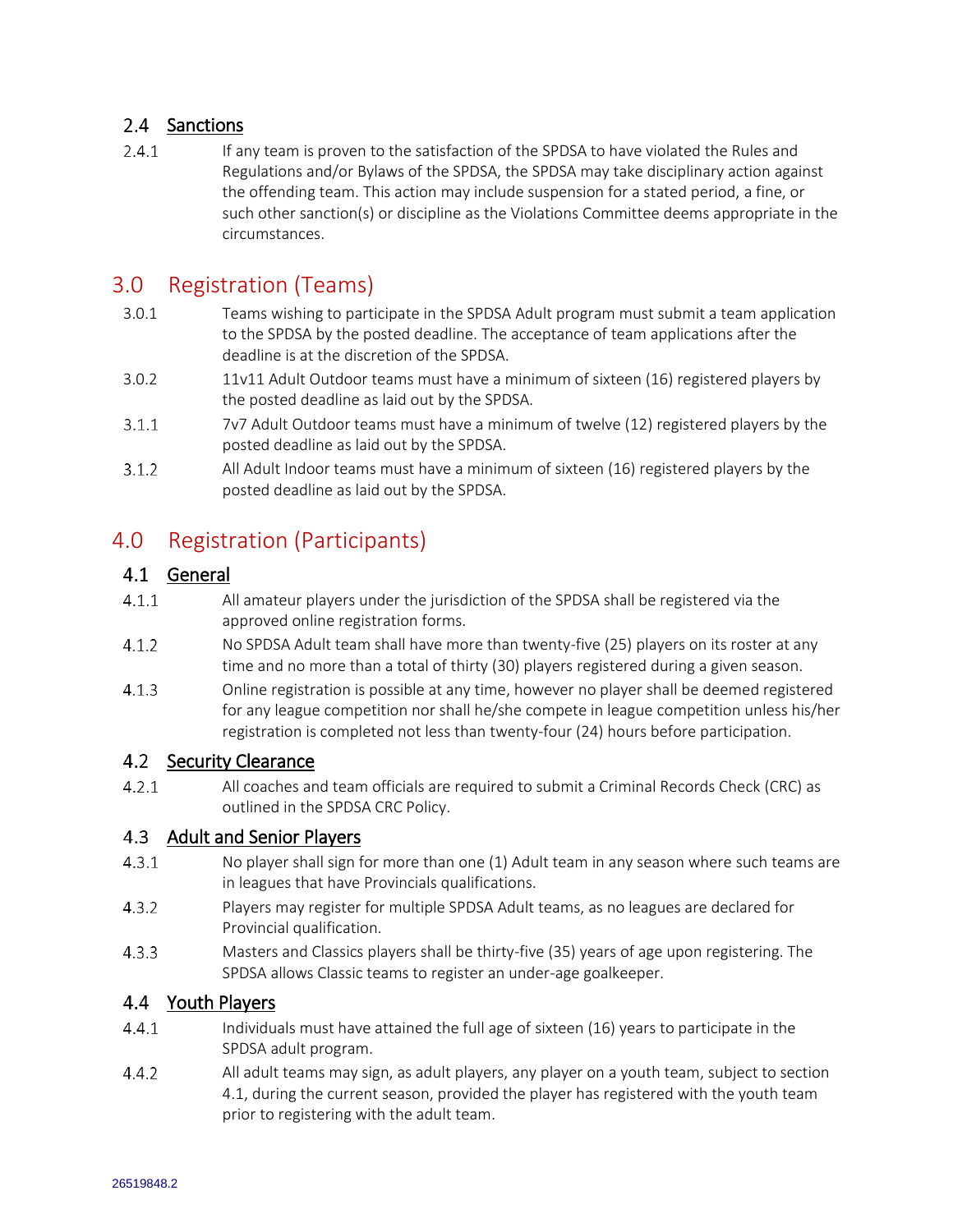- $4.4.3$ A youth player properly registered with a youth team may play as a trialist for an adult team in the SPDSA.
- $4.4.4$ Once a youth trialist has registered with an adult team, he / she cannot return to trialist status during that season.

# <span id="page-5-0"></span>5.0 Team Equipment and Uniforms

### <span id="page-5-1"></span>5.1 Team Uniforms

- $5.1.1$ Teams will indicate on their Team Application the color of jerseys/t-shirts to be used as team uniforms.
- $5.1.2$ Teams are encouraged to supply their own jerseys, with numbers, as the SPDSA has limited pinnie sets available.
- $5.1.3$ Teams are encouraged to have a secondary set of jerseys/t-shirts/pinnies to use in case of a similarity of jerseys between teams at a game.

### <span id="page-5-2"></span>5.2 Team Equipment

- $5.2.1$ Teams are encouraged to supply their own equipment (Flags, balls, jerseys, nets).
- $5.2.2$ The SPDSA will lend teams equipment (Flags, balls, pinnies, nets) after receiving a deposit as determined by the SPSDA from time to time which will be returned to the team when the equipment is handed in at the end of the season. The SPDSA reserves the right to deduct from the deposit the cost of loaned equipment that is not returned or damaged.

# <span id="page-5-3"></span>6.0 League Format

### <span id="page-5-4"></span>6.1 General

- $6.1.1$ The format for the league will be determined prior to the commencement of each season and may vary based upon the number of teams registered.
- $6.1.2$ The days of play will be determined by the SPDSA prior to registration of each season. The Outdoor Season will run from the end of April until the end of June. The Outdoor Season may run into July, for scheduling conflicts and rainouts. The Indoor Season will run from the end of October until the middle of March, or as determined by the SPDSA in its discretion.
- $6.1.3$ The regular season will consist of an equal number of games between like opposition to ensure a fair and balance schedule.
- $6.1.4$ Exhibition games may be scheduled before the regular season to ensure the regular season schedule is balanced.
	- 6.1.4.1 Exhibition games may be scheduled at other times if the SPDSA deems it to be beneficial for the league (for example: a game right before or after Christmas or games scheduled on secondary game nights).

### <span id="page-5-5"></span>Men's and Women's Tier 4

- $6.2.1$ The SPDSA will not declare to Alberta Soccer to send a team to the ASA Tier III Provincials. All Tier 4 teams are considered recreational.
	- 6.2.1.1 This permits players to sign with both an SPDSA Adult team and an EDSA Adult team.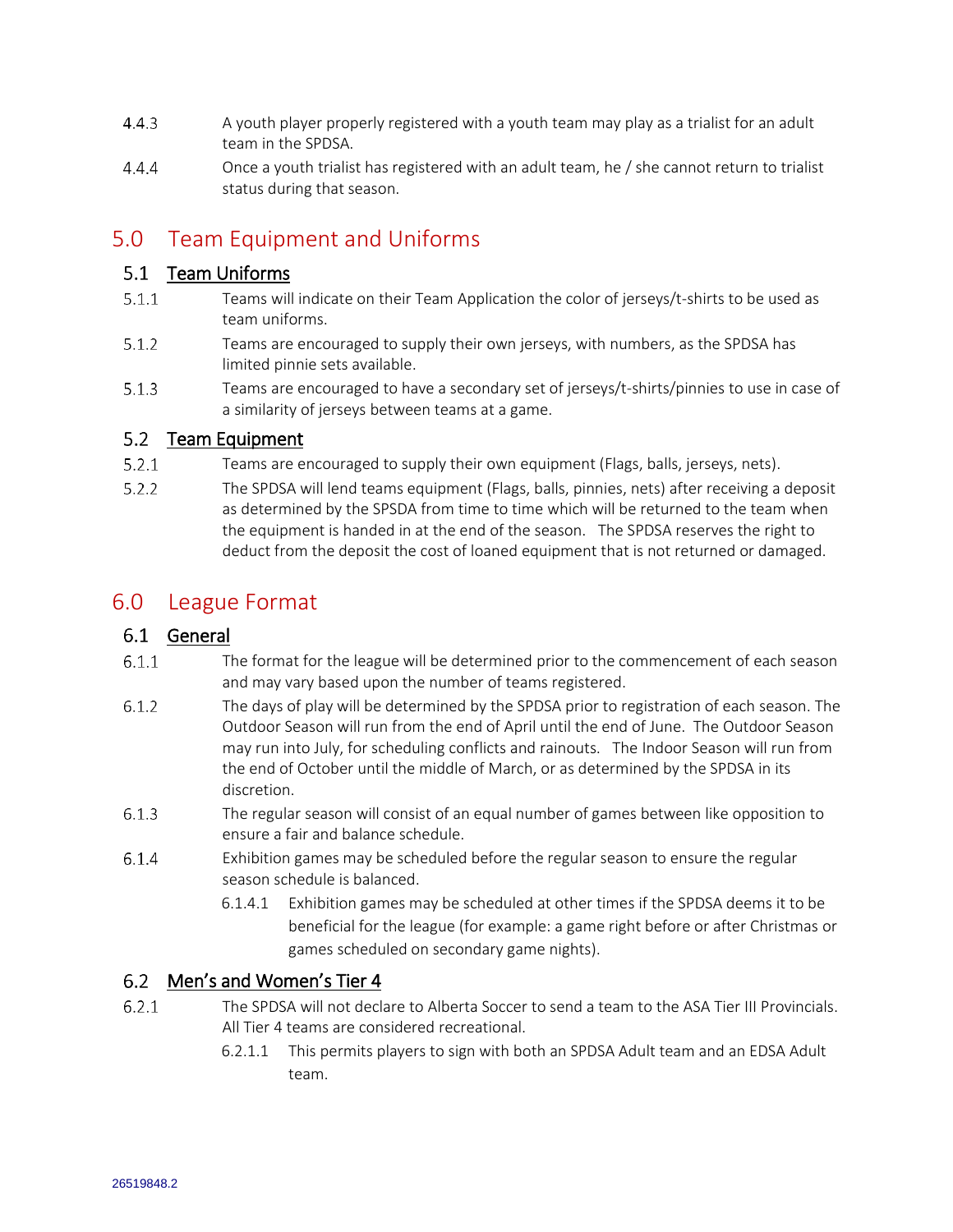- $6.2.2$ The SPDSA has the right to split the league into two (2) divisions should the SPDSA feel it would be best for the league. This would be determined before the beginning of the season and would take place after a seeding round.
- $6.2.3$ Exact league formats will be communicated to team contacts before the season to outline how the league will be structured.

#### <span id="page-6-0"></span> $6.3$ Classics, Masters, 7v7 and Co-Ed Recreational

- $6.3.1$ Classics, Masters, 7v7 and Co-Ed Recreational leagues are recreational with no ASA Provincials qualifying.
	- 6.3.1.1 This permits players to sign with both an SPDSA Adult team and an EDSA Adult team.
- $6.3.2$ The SPDSA has the right to split the league into two (2) divisions should the SPDSA feel it would be best for the league. This would be determined before the beginning of the season and would take place after a seeding round.
- $6.3.3$ Exact league formats will be communicated to team contacts before the season to outline how the league will be structured.

# <span id="page-6-1"></span>7.0 League Standings

### <span id="page-6-2"></span>7.1 General

- $7.1.1$ Official league standings shall be kept by the SPDSA and published on the website within a reasonable time after receipt of game sheets.
- $7.1.2$ Points are awarded as follows:
	- 7.1.2.1 Three points for a WIN;
	- 7.1.2.2 One point for a TIE; and
	- 7.1.2.3 Zero points for a LOSS.
- $7.1.3$ If a team folds at any point during the season, all games involving that team (played or not played) will be treated as exhibition and not be considered towards the league standings. Any discipline received in games played however will be carried forward.
- $7.1.4$ There will be a five (5) goal maximum in all SPDSA Adult league games.

### <span id="page-6-3"></span>7.2 Tie-Breaking Rules – Two (2) Teams

- If two (2) teams are tied on points in the standings the team with the best head-to-head  $7.2.1$ record during the regular season will be awarded the higher placing in the standings.
- $7.2.2$ If the two (2) teams share identical records against each other in the regular season, the team with the better goal difference in games between the tied teams will be awarded the higher placing in the standings.
- $7.2.3$ If the two (2) teams remain tied, the higher of the two teams will be the team that has the best goal differential in league play.
- $7.2.4$ If the two (2) teams share identical goal differential in league play, the team with the least goals against shall be placed higher.
- $7.2.5$ If a tie exists after the above tie-breaking procedure, a one-game playoff will take place between the teams tied, with the winner of the game being awarded the higher placing in the standings.
	- 7.2.5.1 No trialists may participate in this playoff game.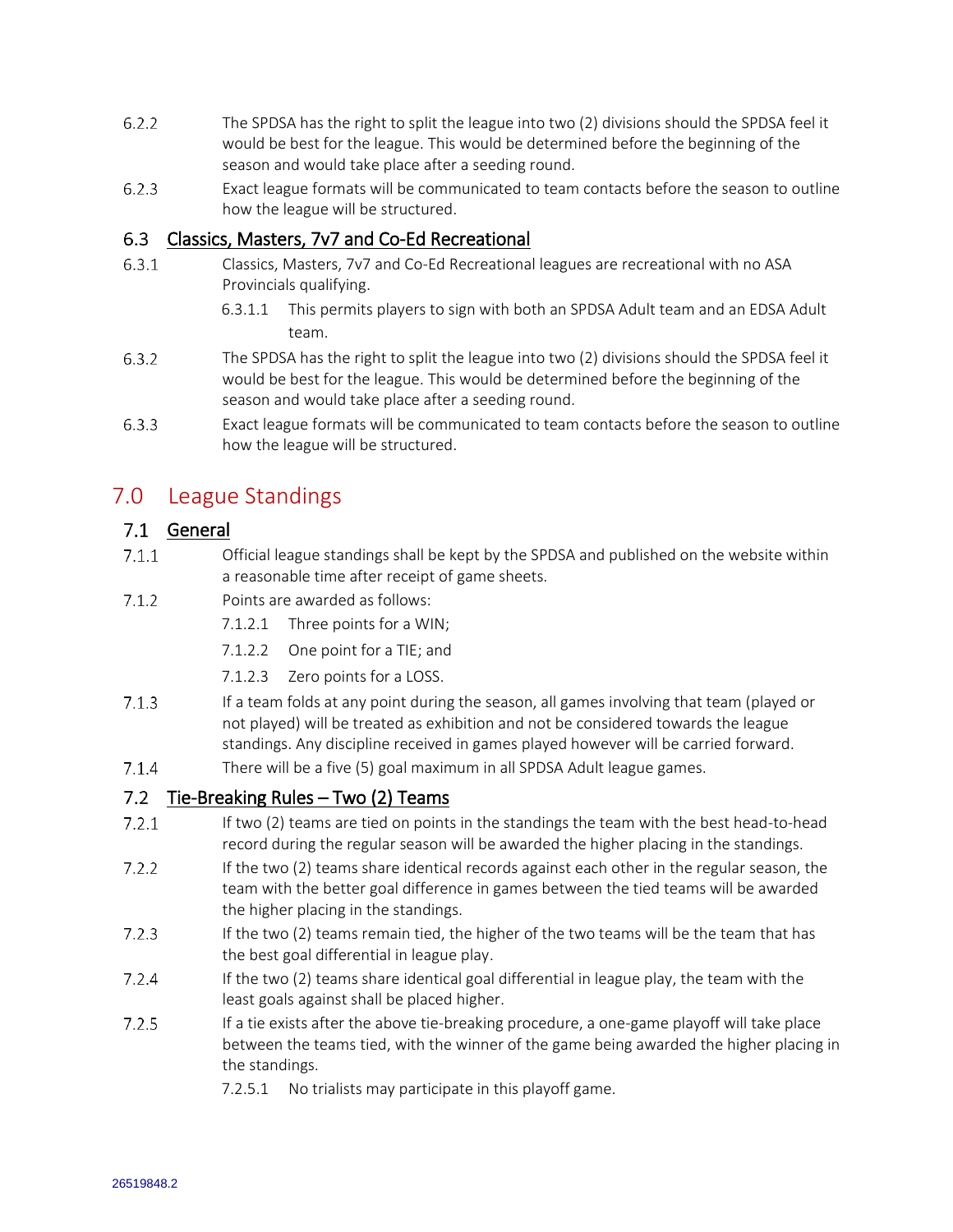7.2.5.2 If it is not feasible to hold a playoff game, the placing of the teams will be determined by a coin toss.

### <span id="page-7-0"></span>7.3 Tie-Breaking Rules – Three (3) or more Teams

- $7.3.1$ If Three (3) or more teams are tied on points in the regular season standings, the team with the highest point total, based on games among the tied teams only, will be awarded the highest placing in the standings.
- $7.3.2$ If teams remain tied, the team with the highest goal difference in games between the tied teams will be awarded the highest placing in the standings.
- $7.3.3$ If teams remain tied, the team with the best goal difference for the regular season will be awarded the highest placing in the standings.
- $7.3.4$ If teams remain tied, the team with the least goals against for the regular season will be awarded the highest placing in the standings.
- $7.3.5$ If teams remain tied, the team with the most wins during the season will be awarded the highest placing in the standings.
- $7.3.6$ If a tie exists after the above tie-breaking procedure, a one-game playoff will take place between the teams tied, with the winner of the game being awarded the higher placing in the standings.
	- 7.3.6.1 No trialists may participate in this playoff game.
	- 7.3.6.2 If it is not feasible to hold a playoff game, the placing of the teams will be determined by a coin toss.
- $7.3.7$ If at any point in the above, one or more teams are separated and other teams remained tied, the tied teams will continue down the tie-breaking procedure

# <span id="page-7-1"></span>8.0 Transfer of Players

### <span id="page-7-2"></span>8.1 General

- $8.1.1$ A player who has registered for a team affiliated with the SPDSA during a current season shall be allowed to transfer his registration to any other team.
- $8.1.2$ Any player wishing to transfer from one team to another must hand in the completed transfer form to the SPDSA. Signatures from both the current team and new team representative (coach or manager) must be completed.
- $8.1.3$ A player being refused his right to transfer by his previous team should submit the form with the other authorized signatures to the SPDSA for resolution. The SPDSA will contact the previous team's contacts to verify the transfer.
- 8.1.4 To be processed, an application for transfer of players within the SPDSA must be processed before the close of business on the 31<sup>st</sup> day of July for Outdoor Season and the 31<sup>st</sup> day of January for Indoor Season.

# <span id="page-7-3"></span>9.0 Trialist Regulations

### <span id="page-7-4"></span>9.1 General

 $9.1.1$ There will be no trialists permitted in any Provincial play down games, or league playoff games.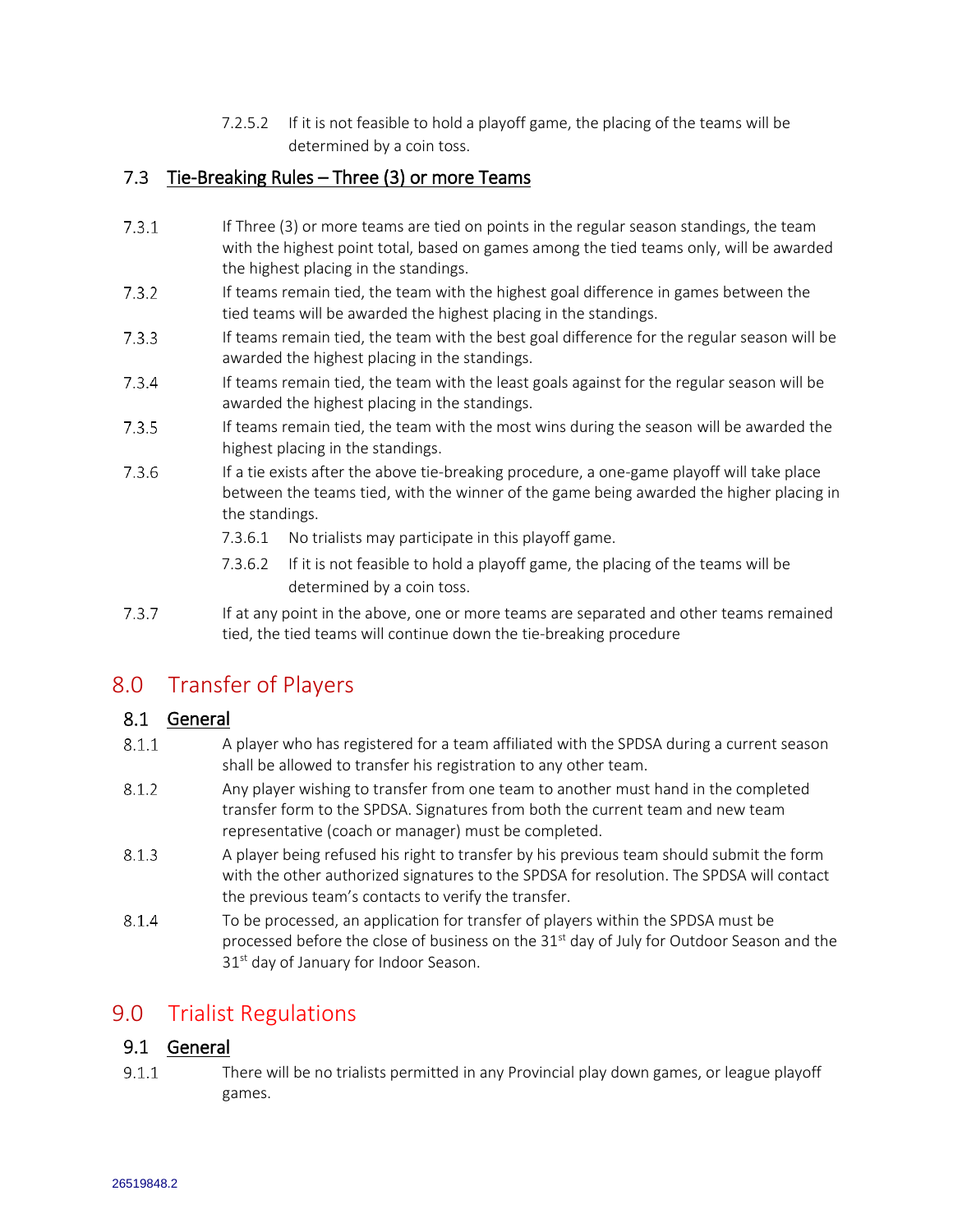- $9.1.2$ Any team caught using ineligible trialists will face disciplinary action from the SPDSA in the form of suspension, forfeit, fine or other disciplinary manner that the SPDSA deems appropriate.
- $9.1.3$ The trialist regulations are set forth in this rulebook only apply to SPDSA run leagues. Any SPDSA teams playing in EDSA shall abide by their trialist regulations.

### <span id="page-8-0"></span>9.2 Women's Tier 4

- $9.2.1$ A team may utilize Adult players registered in the SPDSA Classics, SPDSA Co-Ed or other SPDSA players as trialists.
- $9.2.2$ A team may utilize properly registered SPDSA Youth players not registered to an Adult team in any league as trialists.
- $9.2.3$ All trialists must have a completed SPDSA trialist form handed in with the game sheet to the match official.

#### <span id="page-8-1"></span> $9.3$ Men's Tier 4

- $9.3.1$ A team may utilize Adult players registered in the SPDSA Masters and SPDSA Co-Ed leagues as trialists.
- $9.3.2$ A team may utilize Youth players not registered to an Adult team in any league as trialists.
- $9.3.3$ All trialists must have a completed SPDSA trialist form handed in with the game sheet to the match official.

### <span id="page-8-2"></span>9.4 Classics

- $9.4.1$ A team may utilize Adult players registered in the SPDSA Co-Ed or other SPDSA leagues as trialists.
- $9.4.2$ All trialists must have a completed SPDSA trialist form handed in with the game sheet to the match official.
- $9.4.3$ In games other than playoffs, a team may utilize Adult players registered in the SPDSA Classics league as trialists. These players must be clearly marked on the game sheet.

### <span id="page-8-3"></span>9.5 Masters

- $9.5.1$ A team may utilize Adult players registered in the SPDSA Co-Ed or other SPDSA league as trialists
- $9.5.2$ All trialists must have a completed SPDSA trialist form handed in with the game sheet to the match official.
- $9.5.3$ In games other than the playoffs a team may utilize Adult players registered in the SPDSA Masters league as trialists. These players must be clearly marked on the game sheet.

### <span id="page-8-4"></span>9.6 7v7 and Co-Ed Leagues

- $9.6.1$ A team may utilize properly registered SPDSA Youth players that are sixteen (16) years of age or older.
- 9.6.2 A team may utilize properly registered players from any Adult league in the SPDSA.
- $9.6.3$ All trialists must be clearly marked on the game sheet and may not exceed four (4) players per game.
- 9.6.4 Trialists should not be brought in as "ringers" and should be comparable in skill level to the player they are replacing for the game or comparable to the overall team.

### <span id="page-8-5"></span>9.7 Outdoor Trialist Limits

 $9.7.1$ An 11v11 team playing in the Outdoor Season shall not have more than five players on the game sheet who are listed as trialists.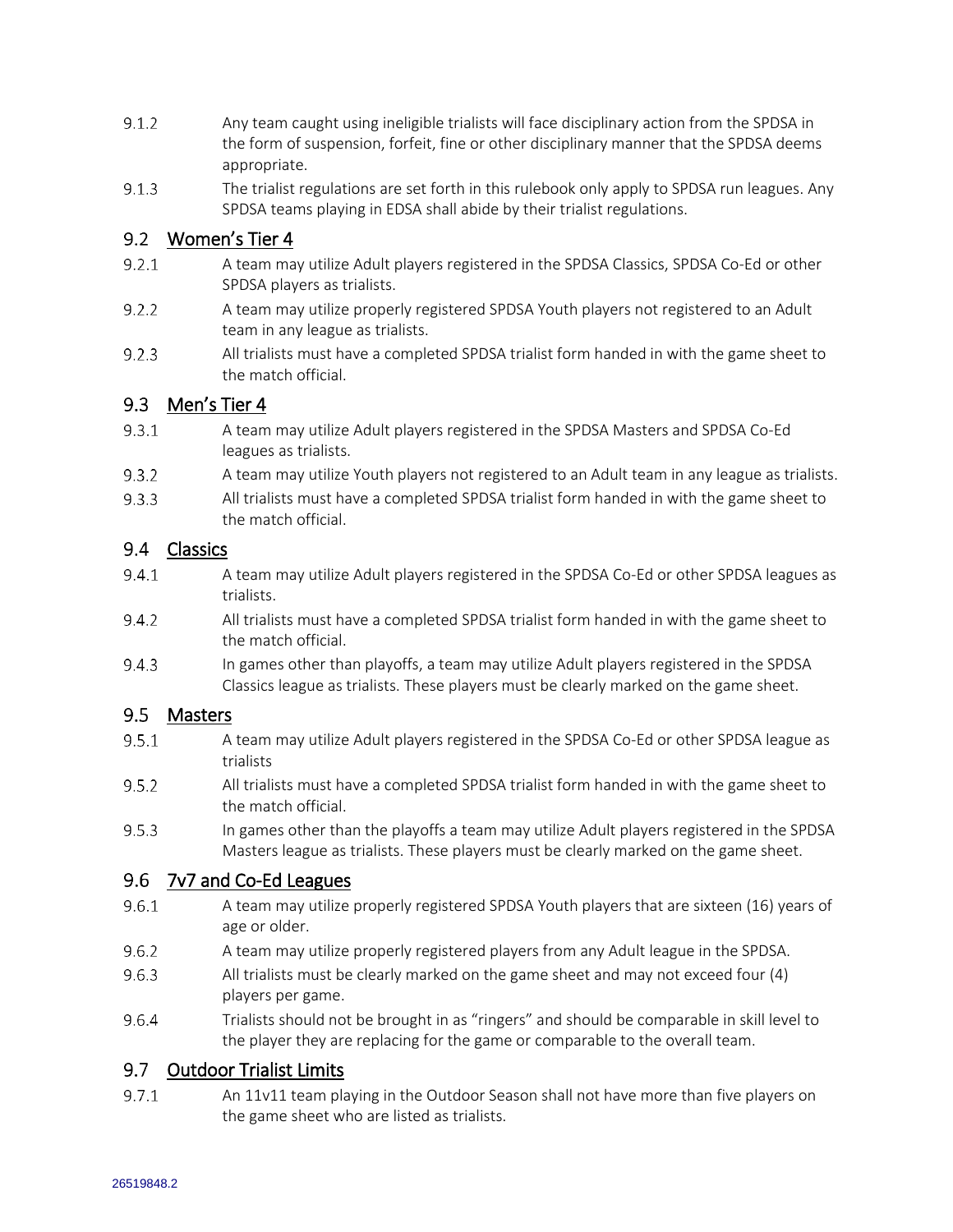$9.7.2$ A 7v7 team playing in the Outdoor Season shall not have more than four (4) players on the game sheet who are listed as trialists.

### <span id="page-9-0"></span>9.8 Indoor Trialist Limits

 $9.8.1$ A team playing in the Indoor Season shall not have more than three (3) players on the game sheet who are listed as trialists.

# <span id="page-9-1"></span>10.0 Games and Competitions

### <span id="page-9-2"></span>10.1 General

- $10.1.1$ The SPDSA is responsible for setting schedules for SPDSA games including dates, times and venues and match official.
- 10.1.2 The SPDSA will use reasonable efforts to post schedules on their website a minimum of forty-eight (48) hours prior to the first game of that season.
- $10.1.3$ The SPDSA shall inform the team contact as provided on the Team Application of any change of location, time or date of a scheduled game. A minimum of three (3) business days' notice must be given.
- $10.1.4$ The SPDSA will post league standings on their website on a regular basis.
- $10.1.5$ Any league or playoff games cancelled or postponed because of bad weather or poor field conditions, or other circumstances that are to be replayed, shall be played with a minimum of three (3) business days' notice.
- 10.1.6 Requests from teams not to be scheduled on specific dates throughout the season may be considered, provided a written request is in the SPDSA by the team application deadline for the upcoming season. While requests may be considered, not all requests can be accommodated.
	- 10.1.6.1 Except under extenuating circumstances, the SPDSA will not reschedule games because a team has lost service of one (1) or more players due to injury, illness, holidays, or other personal reasons.

### <span id="page-9-3"></span>10.2 Team Responsibilities

- $10.2.1$ In all SPDSA divisions, each team will be responsible to provide and put up one goal net, as well as supply a minimum of two (2) corner flags. A team can supply one midfield flag if they have.
	- 10.2.1.1 Flags and nets must meet FIFA standards. Bicycle flags are not permitted for any SPDSA games. Failure to provide this equipment, may result in a fifty (\$50.00) dollar fine.
- $10.2.2$ The home team shall be responsible to provide game balls. Should the home team not have adequate balls the away team will be asked to provide game balls.
- $10.2.3$ The home team shall change uniforms in the event of their uniforms not being distinguishable from the visiting team. Training "bibs" or "pinnies" are permitted for SPDSA games.
- 10.2.4 In the event a team forfeits a game due to lack of players, the following guidelines apply: 10.2.4.1 Written notice of the forfeiture with more than one (1) business day notice will result in a 3-0 forfeit loss.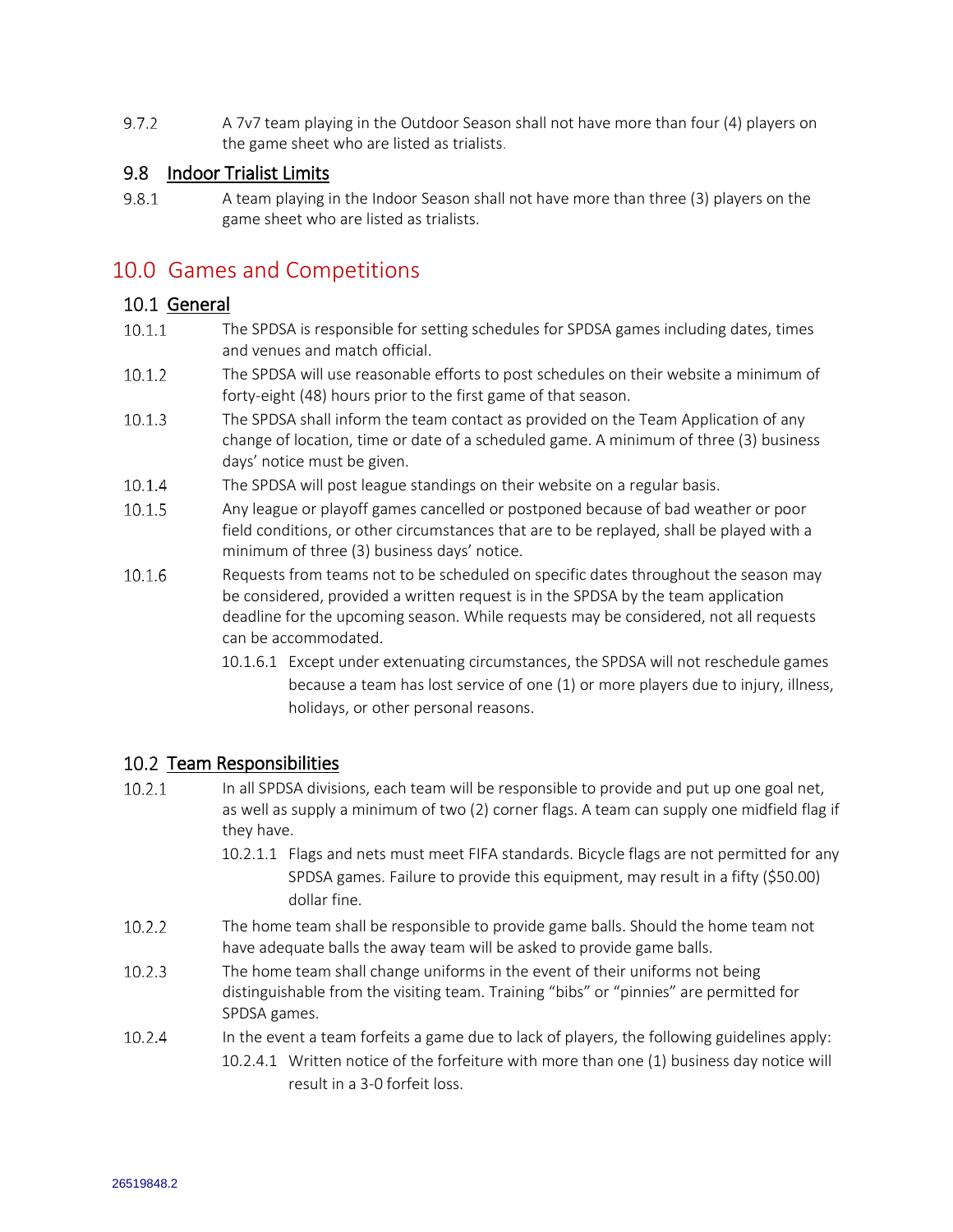- 10.2.4.2 Written notice of the forfeiture with less than one (1) business day notice will result in a 3-0 forfeit loss and a Fifty (\$50.00) dollar fine.
- 10.2.4.3 Forfeiture of a game with no prior notice will result in a One Hundred (\$100.00) dollar fine (of which half of the fine will be credited to the opposing team), and result in a 3-0 forfeit loss.
- $10.2.5$ Any team which forfeits three (3) games in a season will be required to appear before the Violations Committee and may be subject to sanctions.

### <span id="page-10-0"></span>10.3 Game Sheets

- $10.3.1$ Both teams will fill out a game sheet and present it to the match official before the game starts.
- $10.3.2$ The team official that completes the game sheet must fill it out entirely and must verify that all information is correct and sign the game sheet.
- $10.3.3$ Additions may be made to game sheet at half time. No additions shall be permitted after the start of the second half.
- 10.3.4 All trialists must be identified on the game sheet.
- $10.3.5$ Any player listed on the game sheet will be deemed to have participated in that game.
	- 10.3.5.1 Players crossed off the game sheet will not be deemed to have participated in that game.
- 10.3.6 A team listing an ineligible individual on the game sheet shall forfeit the game in which the ineligible individual was either playing or registered on the game sheet.
- $10.3.7$ Failure to properly complete the game sheet shall first be issued a warning by the SPDSA. Any offences after a first offence may result in a fifty (\$50.00) dollar fine.

### <span id="page-10-1"></span>10.4 Number of Players

#### $10.4.1$ 11v11 Outdoor

- 10.4.1.1 A team playing in an SPDSA Outdoor 11v11 league will be allowed to dress a maximum of twenty (20) players and have a maximum of four (4) non-playing personnel on the game sheet and in the technical area.
- 10.4.1.2 A team with a minimum of seven (7) players is required to start the game and must begin promptly.

#### $10.4.2$ 7v7 Outdoor

- 10.4.2.1 7v7 games will be played with each team consisting of seven (7) players, one (1) of whom shall be the goalkeeper. Teams must dress a minimum of six (6) players and a maximum of twenty (20) players per game.
- 10.4.2.2 In the Co-Ed league there must be a minimum of two (2) females on the field at all times. If a team has six (6) players, a minimum of one (1) female. Goalkeepers do count towards the total number of females on the field.
- $10.4.3$ A team with less than minimum number of players has a fifteen (15) minute grace period commencing from the time that the game was scheduled to start. After the grace period, a team with less than seven (7) players ready to play will be considered a forfeit. In circumstances where neither team has seven (7) players within the allotted time the game shall be considered a double-forfeit with both teams receiving zero (0) points.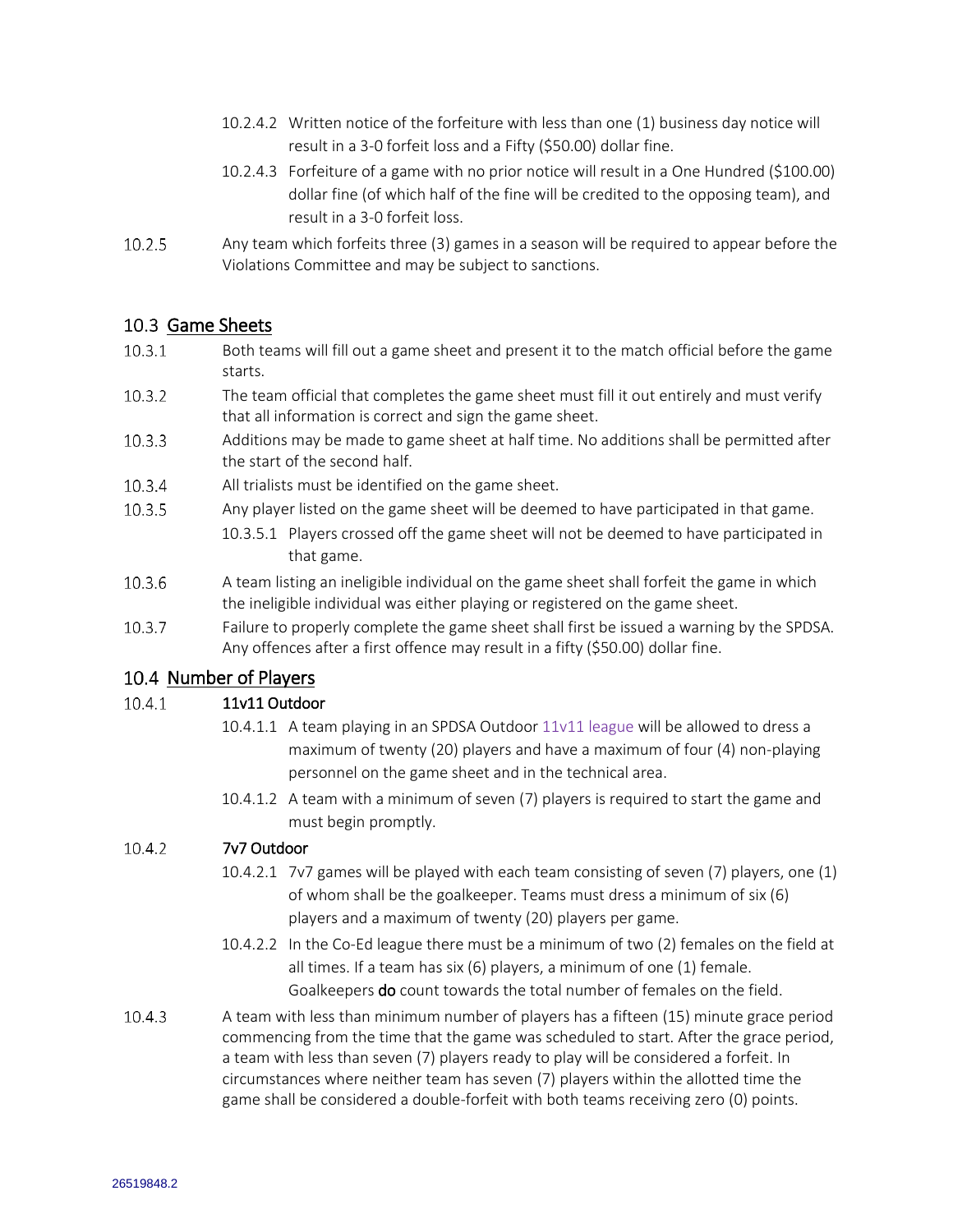#### 10.4.4 Indoor

- 10.4.4.1 A team playing in an SPDSA indoor competition will be allowed to dress a maximum of twenty (20) players and have a maximum of four (4) non-playing personnel on the game sheet and on the bench.
- 10.4.4.2 A team with a minimum of four (4) players is required to start the game and must begin promptly.

#### 10.4.5 Co-Ed Indoor

- 10.4.5.1 There must be a minimum of two (2) Female players on the field at all times. Goalkeepers do count toward the total number of Females on the field.
- 10.4.5.2 Teams require a minimum of four (4) players to start a game, of which one (1) outfield player must be female.
- 10.4.5.3 A team with four (4) or five (5) outfield players must have two (2) Females on the field.
- 10.4.5.4 A team with three (3) outfield players must have one (1) Female on the field
- $10.4.6$ A team with less than four (4) players has a ten (10) minute grace period commencing from the time that the game was scheduled to start. After the ten (10) minute grace period, any team with less than four (4) players ready to play will be considered a forfeit. In circumstances where neither team has four (4) players within the allotted time the game shall be considered a double-forfeit with both teams receiving zero (0) points.

### <span id="page-11-0"></span>10.5 Player Equipment

- $10.5.1$ All player equipment must meet standards as per the FIFA Laws of the Game.
- $10.5.2$ All uniforms are required to have clearly marked numbers. If teams are using pinnies as a second set or uses the SPDSA pinnies, numbers will not be required.
- 10.5.3 Athletic Leggings will be permitted as long as they are deemed safe by the match official.
- 10.5.4 Players with hard casts will not be permitted to play.
- 10.5.5 Players with orthotic braces will be permitted to play at the discretion of match official.

### <span id="page-11-1"></span>10.6 Duration of Games

- In all games, the Match official(s) shall be the official timekeeper and he/she shall be in 10.6.1 complete charge on the field in accordance with the Laws of the Game.
- 10.6.2 Outdoor 11v11 games shall be played with two (2) equal halves of forty-five (45) minutes, with a half time of five (5) minutes.
	- 10.6.2.1 Outdoor 7v7 games shall be played with two (2) equal halves of thirty (30) minutes, with a half time of five (5) minutes.
- 10.6.3 Conditions may dictate that the Match official may need to shorten the game under the following rules:
	- 10.6.3.1 If, before the start of the game, the Match official feels that it might not be possible to play a full ninety (90) minute game because of daylight, he/she shall inform both teams of the shortened time to be played. The Match official shall set the time to be played and his decision shall be final.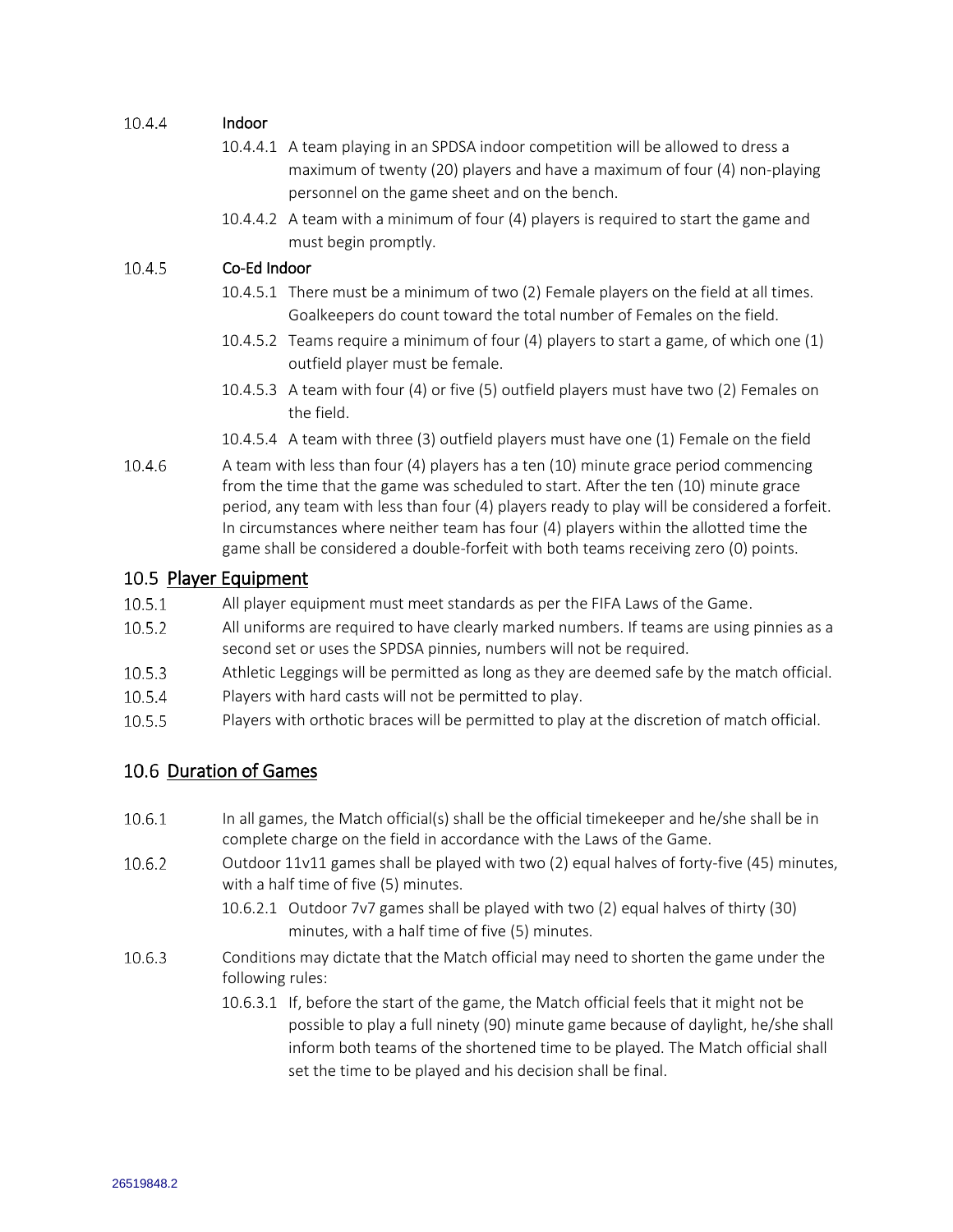|         | 10.6.3.2 When a game is started under normal conditions and adverse weather<br>conditions cause a delay in the game the Match official may restart the game<br>after it is safe to do so with a shortened game time if necessary.                                                                                                                                                                     |  |  |
|---------|-------------------------------------------------------------------------------------------------------------------------------------------------------------------------------------------------------------------------------------------------------------------------------------------------------------------------------------------------------------------------------------------------------|--|--|
|         | 10.6.3.3 When a game is started under normal conditions and adverse weather<br>conditions cause the game to be called off by the match official, he/she shall<br>note the amount of time played on the game sheet. The SPDSA will consider the<br>game played providing the minimum time of sixty (60) minutes has been played.                                                                       |  |  |
| 10.6.4  | If a serious injury to a player or to the match official results in the suspension or<br>abandonment of a game, a minimum of sixty (60) minutes must be played for the game<br>to be considered official and complete.                                                                                                                                                                                |  |  |
| 10.6.5  | If a 11v11 game is called with less than sixty (60) minutes having been played, the game<br>shall be considered incomplete and shall be rescheduled by the SPDSA.<br>10.6.5.1 If a 7v7 game is called with less than forty (40) minutes having been played, the                                                                                                                                       |  |  |
| 10.6.6  | game shall be considered incomplete and shall be rescheduled by the SPDSA.<br>All regular season games ending in a tie shall be considered complete. Any playoff game<br>at the end of regular time that is tied shall follow the below:                                                                                                                                                              |  |  |
|         | 10.6.6.1 If weather or daylight conditions permit two (2) fifteen (15) minute extra time<br>periods shall commence without delay. Should the score still be tied at the end<br>of this extra time, the game shall be decided by penalty kicks.                                                                                                                                                        |  |  |
|         | 10.6.6.2 If the Match official thinks that weather or daylight conditions may not allow for<br>two (2) fifteen (15) minute extra time periods, then he/she shall have the right<br>to shorten the extra time periods.                                                                                                                                                                                 |  |  |
| 10.6.7  | Indoor games will be played in two (2) equal halves of twenty-five (25) minutes. The<br>periods may be shortened at the discretion of the Match official due to booking times<br>being a maximum of fifty-five (55) minutes. The maximum half time shall be three (3)<br>minutes. The minimum time to be played shall be thirty-four (34) minutes in order for the<br>game to be considered complete. |  |  |
|         | 10.6.7.1 If a game is called with less than thirty-four (34) minutes played, the game shall<br>be considered incomplete and shall be rescheduled by the SPDSA.                                                                                                                                                                                                                                        |  |  |
| 10.6.8  | If the final score of an indoor playoff game is tied at the end of regular time, the game<br>shall be decided by penalty kicks.                                                                                                                                                                                                                                                                       |  |  |
| 10.6.9  | Games suspended by the Match official because of player, bench personnel or spectator<br>demonstrations must be reported to the SPDSA. The SPDSA Violations Committee shall<br>decide what the appropriate action of the game shall be based on the circumstances<br>provided by the Match official.                                                                                                  |  |  |
| 10.6.10 | All discipline issued in a game that is forfeited, suspended or abandoned will be binding.                                                                                                                                                                                                                                                                                                            |  |  |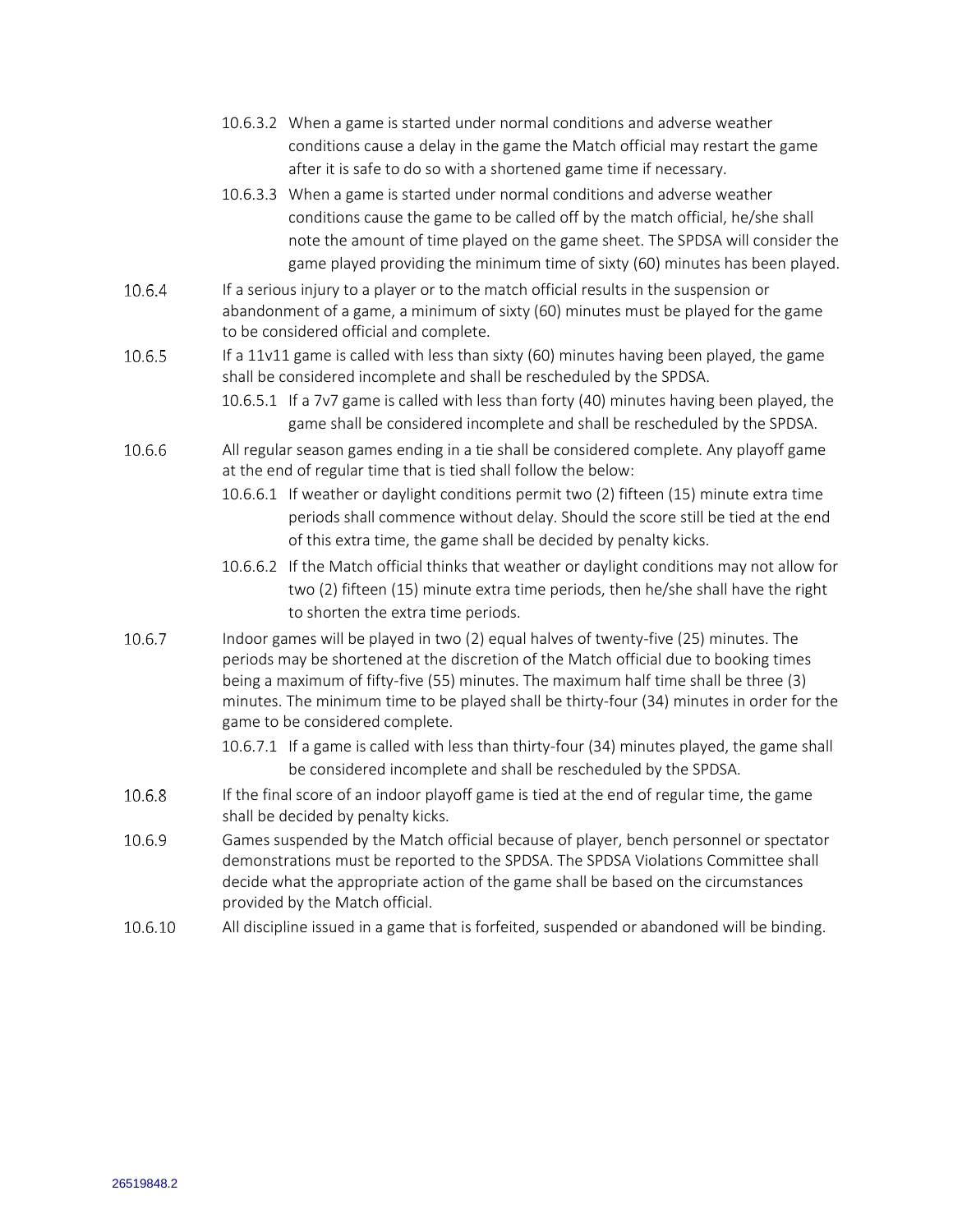## <span id="page-13-0"></span>7v7 Game Modifications for all Adult Games

| 10.7.1 | Field of Play                       |                                                                                                                                                                                                        |  |  |  |
|--------|-------------------------------------|--------------------------------------------------------------------------------------------------------------------------------------------------------------------------------------------------------|--|--|--|
|        |                                     | 10.7.1.1 SPDSA 7v7 games will be played on U12 specific sized fields.                                                                                                                                  |  |  |  |
| 10.7.2 | Offside                             |                                                                                                                                                                                                        |  |  |  |
|        |                                     | 10.7.2.1 The offside rule is in effect at the attacking 3rd of the field. This line may be<br>marked as a dotted line, solid line, or single cones or flags on the touchline.                          |  |  |  |
| 10.7.3 | Goalkeepers                         |                                                                                                                                                                                                        |  |  |  |
|        |                                     | 10.7.3.1 The goalkeeper may throw/roll the ball or place the ball at their feet.<br>Goalkeepers are not permitted to drop-kick/punt the ball.                                                          |  |  |  |
| 10.7.4 | <b>Slide Tackles</b>                |                                                                                                                                                                                                        |  |  |  |
|        |                                     | 10.7.4.1 Slide tackles are NOT permitted in 7v7 soccer.                                                                                                                                                |  |  |  |
|        |                                     | 10.7.4.2 A player committing a slide tackle will have play stopped and a free kick<br>awarded against his/her team.                                                                                    |  |  |  |
|        |                                     | 10.7.4.3 The match official will issue a caution to a player who commits a second slide<br>tackle against an opponent.                                                                                 |  |  |  |
| 10.7.5 | <b>Free Kicks</b>                   |                                                                                                                                                                                                        |  |  |  |
|        |                                     | 10.7.5.1 All dead-ball kicks (free kicks, kick-offs, goal kicks, corner kicks) are indirect.                                                                                                           |  |  |  |
|        |                                     | 10.7.5.2 Opponents must be five (5) yards from the ball on free kicks.                                                                                                                                 |  |  |  |
| 10.7.6 | <b>Goal Kicks</b>                   |                                                                                                                                                                                                        |  |  |  |
|        |                                     | 10.7.6.1 Goal kicks may be taken from anywhere within the penalty area.                                                                                                                                |  |  |  |
| 10.7.7 | Over Aggressive Play - (Co-ed Only) |                                                                                                                                                                                                        |  |  |  |
|        |                                     | 10.7.7.1 Any overly aggressive play as determined by the match official will be whistled<br>with a free kick awarded to the other team.                                                                |  |  |  |
|        |                                     | 10.7.7.2 Aggressive play can be any defensive challenges that are deemed too aggressive<br>for the recreational style of the Co-Ed league.                                                             |  |  |  |
|        |                                     | 10.7.7.3 Aggressive play can also be any play the match official deems overly aggressive<br>and/or unsporting. This can include a player needlessly "blasting" the ball,<br>whether controlled or not. |  |  |  |
|        |                                     | 10.7.7.4 Continued overly aggressive play from a player will result in a yellow card<br>(caution).                                                                                                     |  |  |  |
|        |                                     | 10.8 Co-Ed Modifications (Indoor)                                                                                                                                                                      |  |  |  |
| 10.8.1 | <b>Slide Tackles</b>                |                                                                                                                                                                                                        |  |  |  |
|        |                                     | 10.8.1.1 Slide tackles are NOT permitted in Co-ed indoor soccer                                                                                                                                        |  |  |  |
|        |                                     |                                                                                                                                                                                                        |  |  |  |

- <span id="page-13-1"></span>10.8.1.2 A player committing a slide tackle will have play stopped and a free kick awarded against his/her team.
- 10.8.1.3 The match official will issue a caution to a player who commits a second slide tackle against an opponent.

#### 10.8.2 Free Kicks

- 10.8.2.1 All dead-ball kicks (free kicks, kick-offs, Kick-ins, goal kicks, corner kicks) are indirect.
- 10.8.2.2 Opponents must be five (5) yards from the ball on free kicks.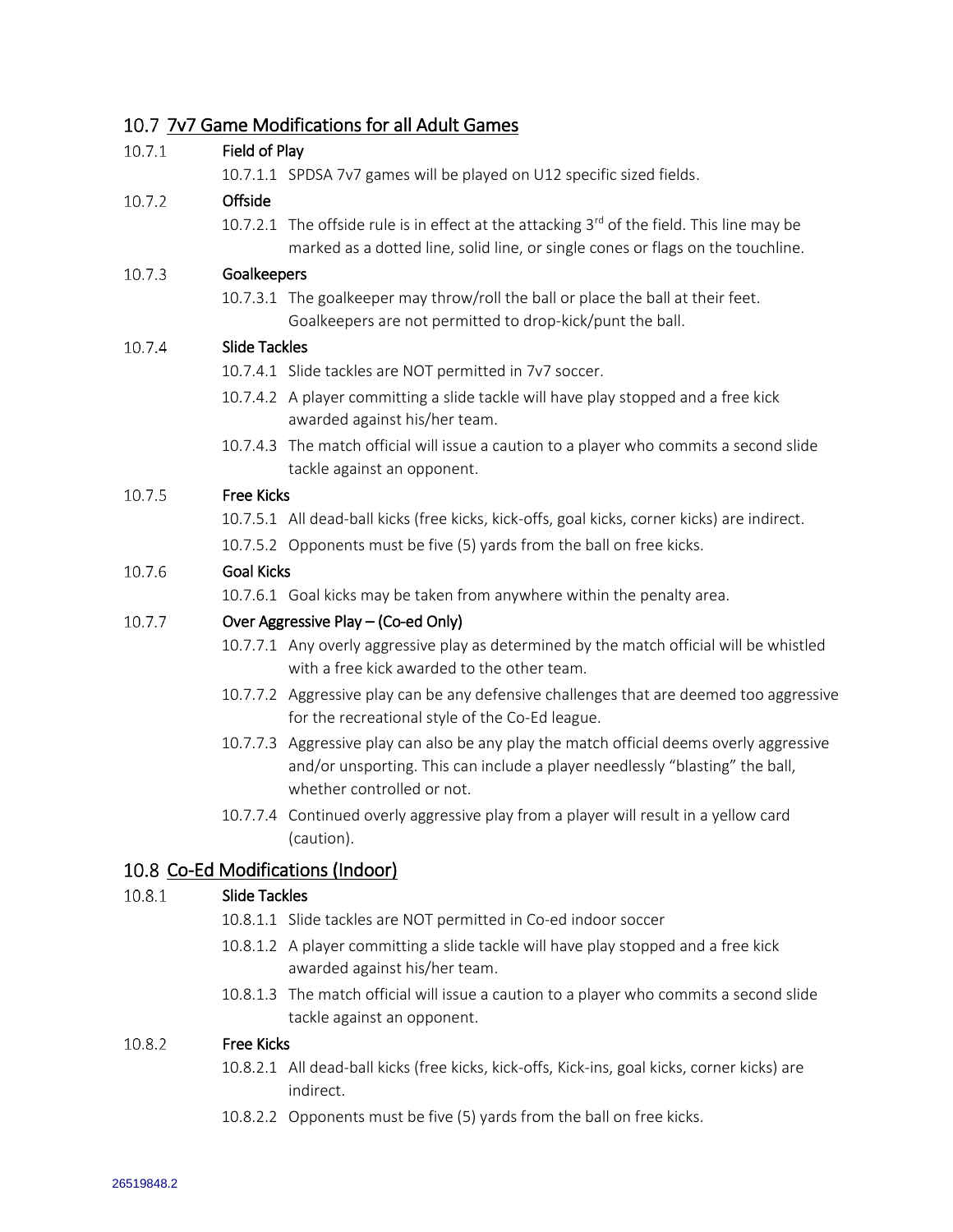#### 10.8.3 Over Aggressive Play

- 10.8.3.1 Any overly aggressive play as determined by the match official will be whistled with a free kick awarded to the other team.
- 10.8.3.2 Aggressive play can be any defensive challenges that are deemed too aggressive for the recreational style of the Co-Ed league.
- 10.8.3.3 Aggressive play can also be any play the match official deems overly aggressive and/or unsporting. This can include a player needlessly "blasting" the ball, whether controlled or not.
- 10.8.3.4 Continued overly aggressive play from a player will result in a yellow card (caution).

# <span id="page-14-0"></span>11.0 Match official

### <span id="page-14-1"></span>11.1 General

- $11.1.1$ Match official shall be registered and certified to match official the level of games that they are assigned to.
- $11.1.2$ The Match official for each game shall be appointed by the SPDSA match official coordinator or a member of the SPDSA and such appointments shall be made from the official list of SPDSA match official.
- $11.1.3$ If through unforeseen circumstances a Match official assigned to a game is absent, the team captains/managers/coaches may agree (by signing the game sheets before the game) on another certified and registered Match official. The two teams may also agree on a volunteer to officiate the game.
	- 11.1.3.1 If the two teams cannot agree on an alternate certified match official or volunteer, the teams must notify the SPDSA and the game will be rescheduled.
- $11.1.4$ Match official shall receive fees as determined by the Board of Directors and only for games in which the game sheets have been signed by the Match official and received by the SPDSA.

### <span id="page-14-2"></span>11.2 Team Responsibilities

 $11.2.1$ Each team is responsible to provide an assistant match official for any SPDSA game if the Match official requests.

In the event that a team forfeits a game due to lack of players, the following guidelines apply:

Written notice of the forefeiture with ten (10) business days or more, will result in a loss of the game.

Written notice of the forefeiture with less than ten (ten) business days notice will results in loss of the game and a \$100.00 fine

Forfeiture of a game with no prior notice will result in a \$200.00 fine, which half of the fine will be credited to the opposing team, and loss of the game.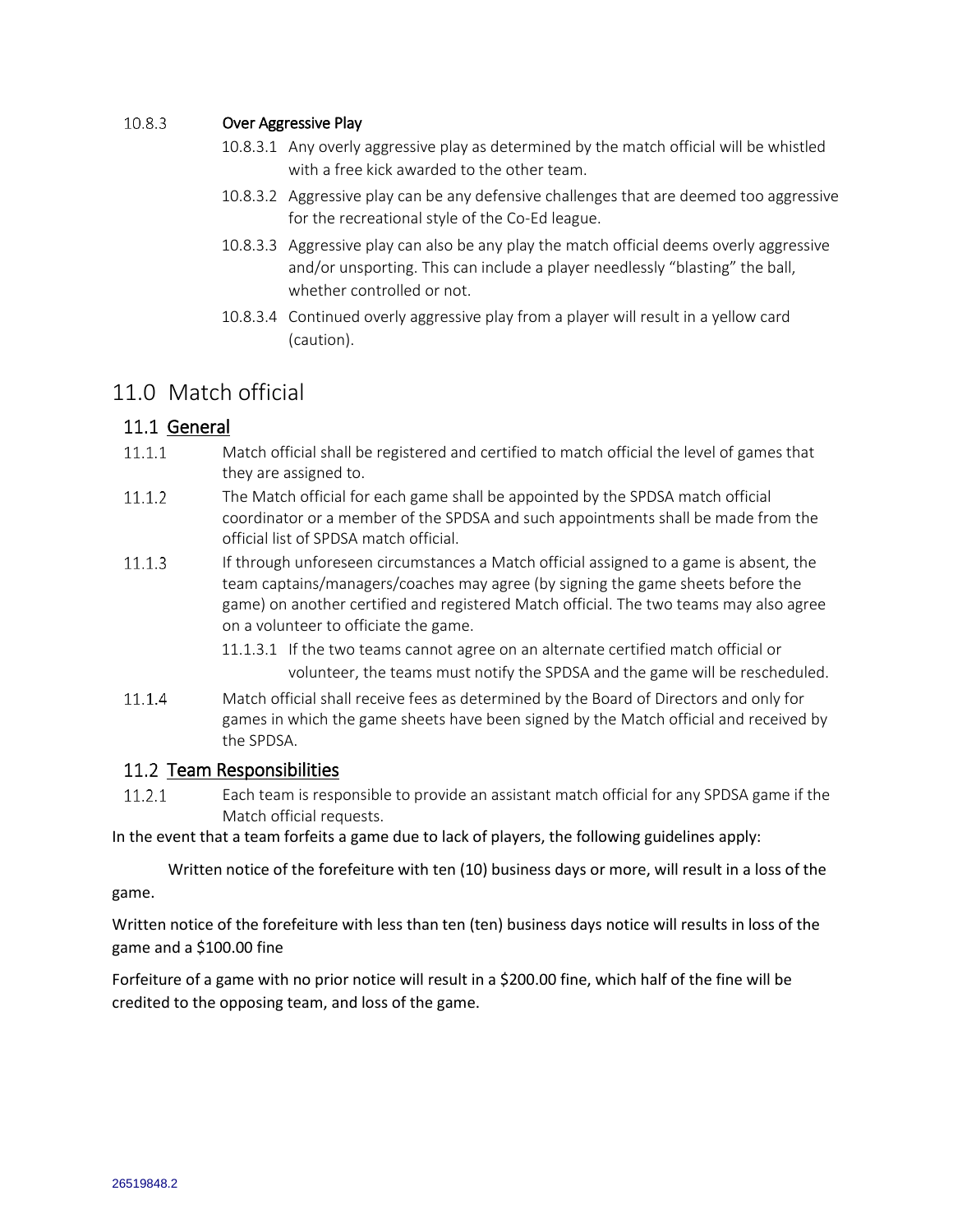### <span id="page-15-0"></span>11.3 Match official Responsibilities

- $11.3.1$ The official uniform for SPDSA Match official shall be as per current FIFA Laws.
- 11.3.2 The Match official has the authority to determine the fitness of the ground in all games and his decision shall be final.
	- 11.3.2.1 The Match official may cancel a game if he feels the field markings or condition of the field deem the game unplayable. The match official will be responsible for contacting the SPDSA if such a scenario occurs. The SPDSA will reschedule the game.
- 11.3.3 Match official Shall:
	- 11.3.3.1 Within forty-eight (48) hours following the completion of a game in which they have officiated, forward any misconduct reports to the SPDSA, either via dropoff, fax or electronic form.
- 11.3.4 Complaints against a Match official will only be considered if made in writing to the SPDSA. Verbal complaints will result in no further action.

# <span id="page-15-1"></span>12.0 Discipline

### <span id="page-15-2"></span>12.1 General

 $12.1.1$ All coaches, players, team officials, and spectators may only take part in: SPDSA games, events, practices, tournaments or other SPDSA sanctioned activities on the condition that they comply with the Bylaws, rules and regulations or decisions of the SPDSA. Violations may as per the SPDSA constitution result in: Suspension, Fine, Bond and revocation of membership, forfeit of registration fees or any combination thereof. Section 13 lists discipline that may be applied under this section.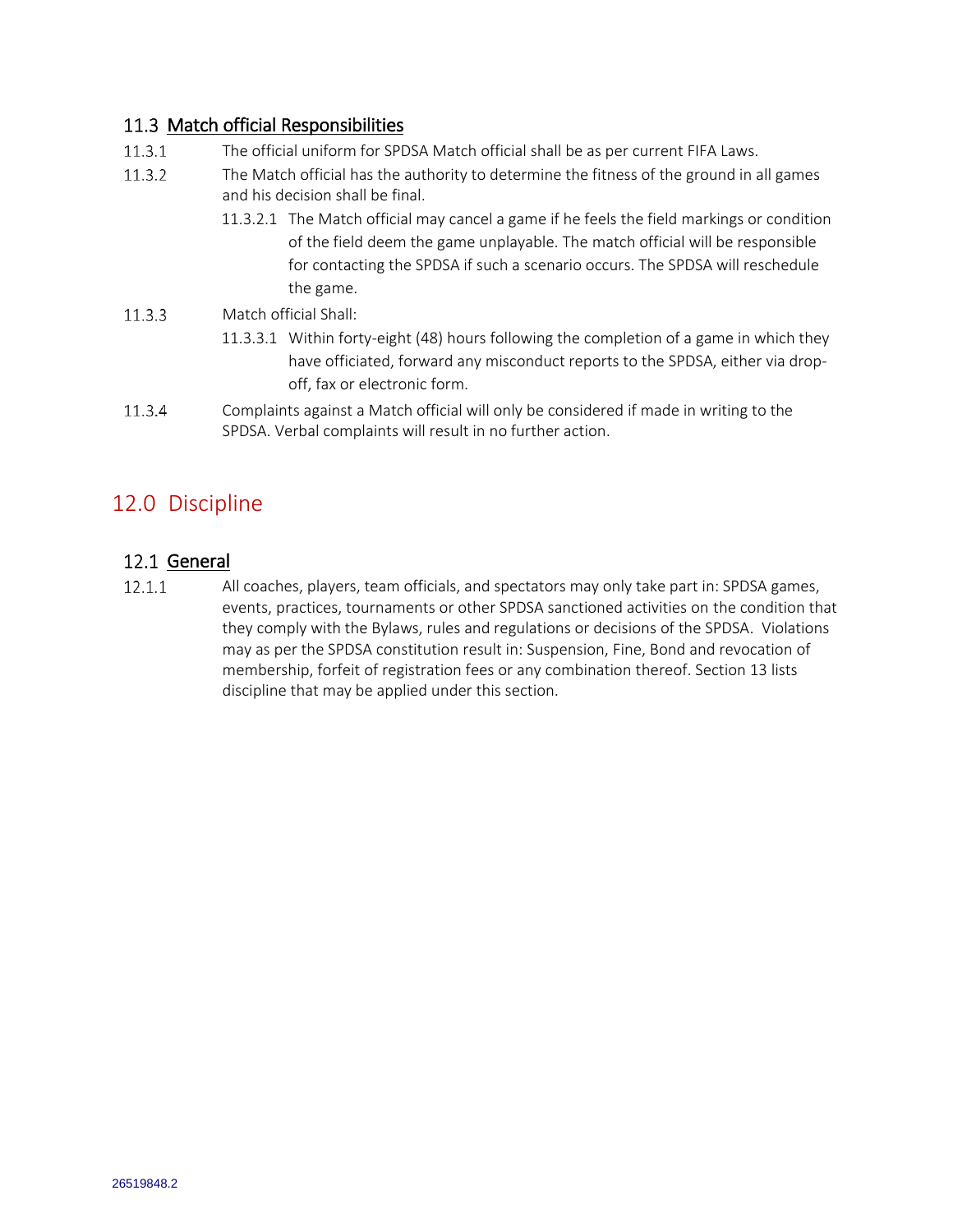### <span id="page-16-0"></span>12.2 Registration Violations

- $12.2.1$ For the use of over-age players, non-registered players or players from a higher division, the penalties set to be enforced by the SPDSA are as follows:
	- 12.2.1.1  $1<sup>st</sup>$  Occurrence: Team will receive a warning;
	- 12.2.1.2 2<sup>nd</sup> Occurrence: Team will be fined One Hundred (\$100.00) dollars; and
	- 12.2.1.3 3<sup>rd</sup> Occurrence: Team will be fined Two Hundred Fifty (\$250.00) dollars and will be required to attend a discipline meeting or Violations Committee hearing.

### <span id="page-16-1"></span>12.3 Violations of Game Regulations

- If a team refuses to complete a game, they will forfeit three (3) points and have all goals  $12.3.1$ deducted. The remaining team will be awarded a 3-0 win and three (3) points. The team refusing to complete the game may be required to attend a discipline hearing or Violations Committee hearing.
- $12.3.2$ Where members of one or both team's cause the abandonment of a game, the violations committee will suspend the team or team's pending a disciplinary hearing.
- $12.3.3$ Where teams do not provide the necessary equipment for a game (section 10.2) the team will be issued a warning by the SPDSA on the first occurrence and will forfeit the game in subsequence occurrences.

### <span id="page-16-2"></span>12.4 Acts of Misconduct by Players

 $12.4.1$ Actions of misconduct as per the laws of the game by a player will be handled by the Match official.

#### $12.4.2$ Yellow Card, Cautionary Offenses

- 12.4.2.1 The following suspensions for yellow card accumulation during a season shall be automatic:
	- 3 yellow cards 1 Game Suspension
	- 5<sup>th</sup> yellow card 1 Game Suspension
	- $6<sup>th</sup>$  yellow card
	- 7 or more yellow cards Suspended until a discipline hearing

2 Game Suspension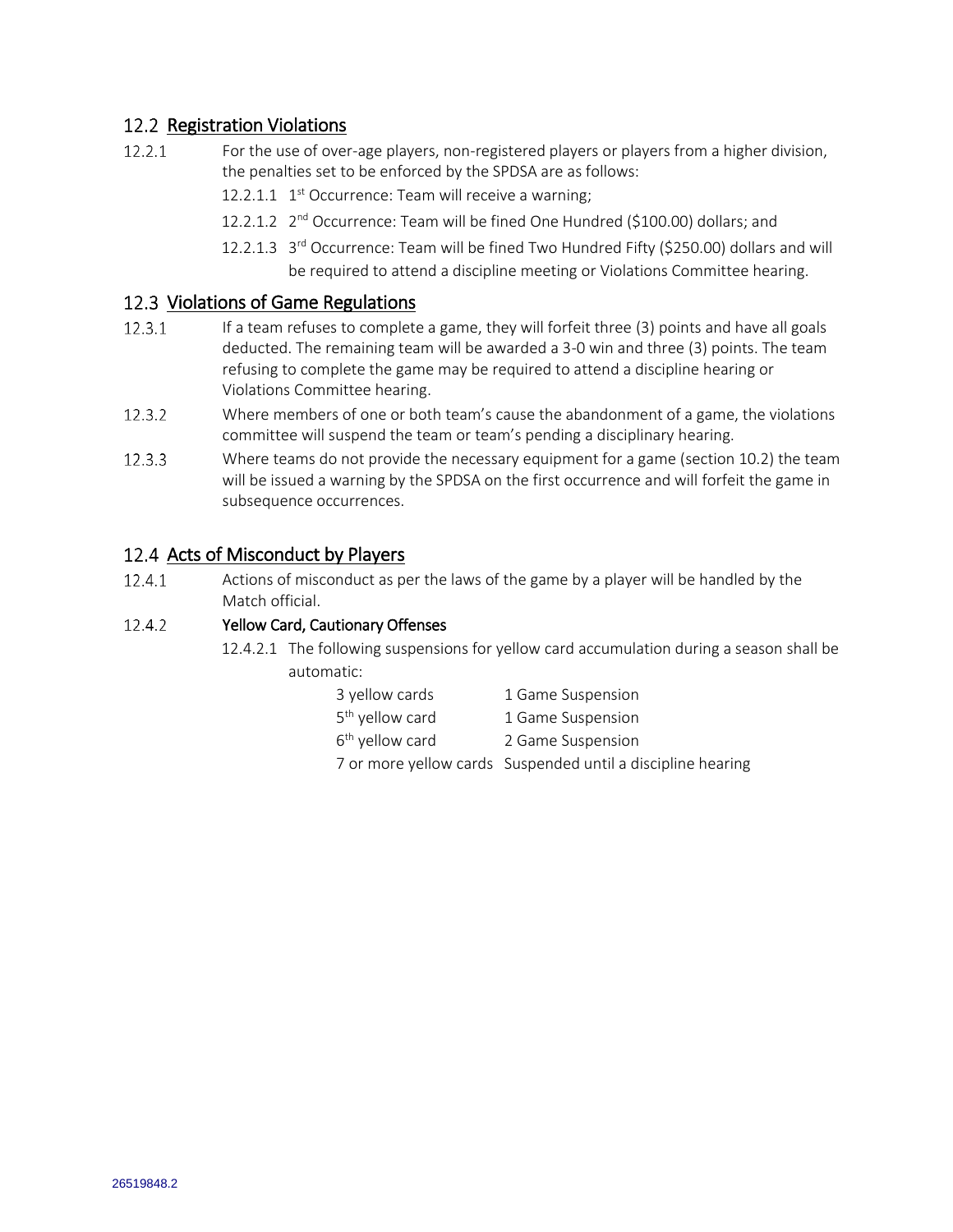- 12.4.2.2 The player incurring the yellow cards must sit out the game immediately following the game in which he received the last caution.
- 12.4.2.3 Two cautions (yellow cards) received by a player in a single game will not be calculated in the above, but will be dealt with as an ejection which will merit an automatic one game suspension.
- 12.4.2.4 It is the responsibility of the Team Officials to keep track of all players' accumulated cards and penalties during each soccer season.
- 12.4.2.5 Every player may start each soccer season with a clean record. Accumulated yellow cards will be removed from his record at the start of the new season. Players currently suspended will have their suspension carried over to the new season.
- 12.4.2.6 Players serving a suspension resulting from the accumulation of yellow cards are prohibited from playing with any team(s) until the suspension has been served with games of the team that the player was registered to at the time of the last yellow card.

#### 12.4.3 Red Card, Ejection Offences

- 12.4.3.1 Any player receiving an ejection during the course of a game must leave the field of play immediately and may not re-enter or return to the field of play.
- 12.4.3.2 A player issued an ejection shall be considered suspended immediately.
- 12.4.3.3 The Manager or Coach of the player shall be sent notification by the SPDSA the terms of the suspension.
- 12.4.3.4 The player may choose to accept the terms of the suspension as outlined, or, the player may have his manager or coach request a Discipline Hearing as outlined in section 12.8.
- 12.4.3.5 Team officials ejected from a game shall be dealt with in the same manner as a player.

### <span id="page-17-0"></span>12.5 Acts of Misconduct by Team Officials, Players and Spectators

- $12.5.1$ Any team official, player or spectator involved in the following acts of misconduct will be immediately suspended and the matter referred to the violations committee and if warranted to the ASA for further discipline. In addition, the full force of the law of the land may be requested and applied.
	- 12.5.1.1 Intentional physical contact with a match official before, during or after a game. Threatening or harassing a match official at any time.
	- 12.5.1.2 Refusing the services of an assigned match official.
	- 12.5.1.3 Intentional altercations or harassing behaviour toward any player, team official, match official, assistant match official, spectator, SPDSA board members or staff of the SPDSA.
	- 12.5.1.4 The use of abusive or foul language, threats, obscene gestures, demeaning comments, insults, racial or sexual comments toward any player, team official, match official, assistant match official, spectator, SPDSA board member or staff of the SPDSA.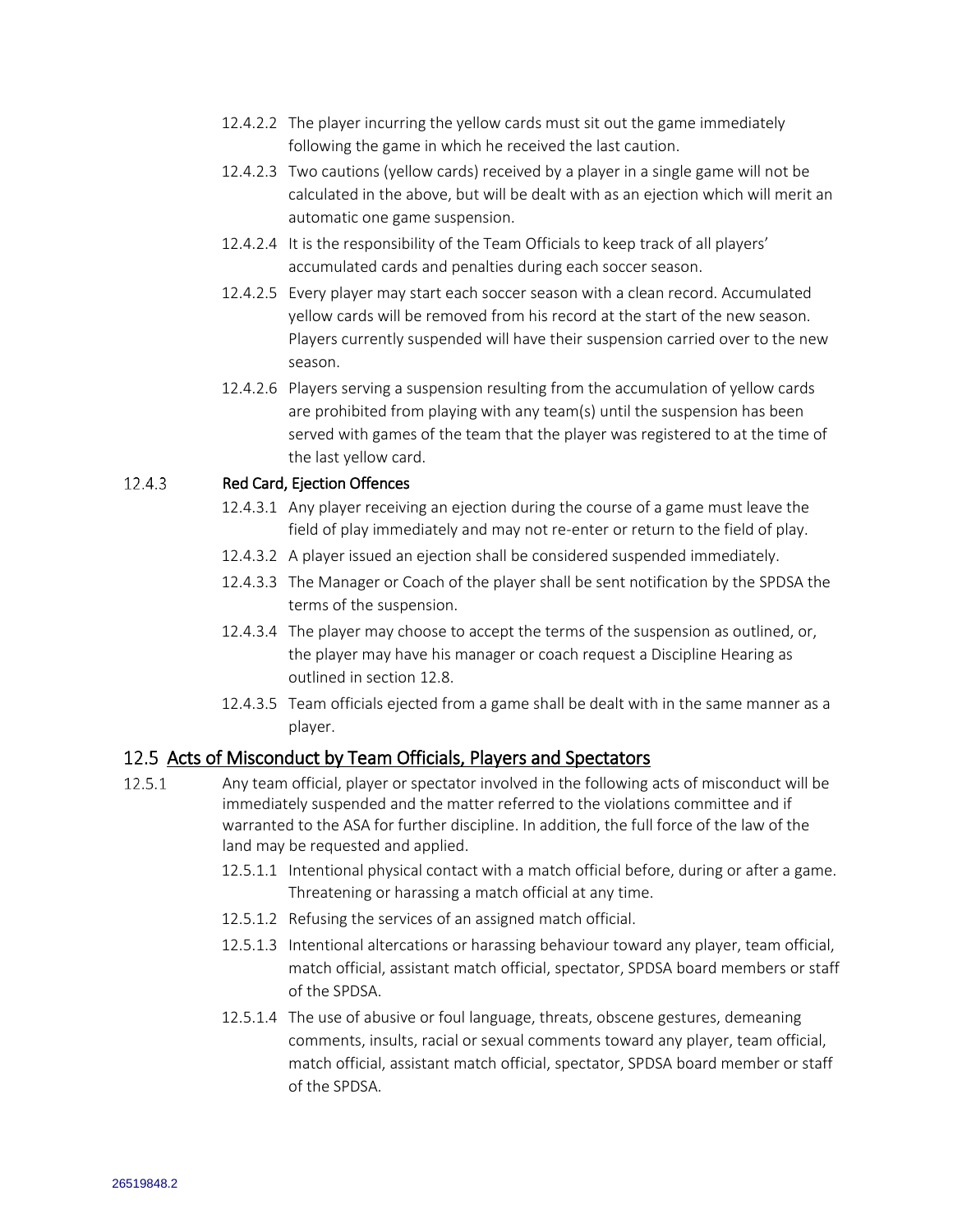- 12.5.2 Any act of misconduct occurring during any SPDSA sanctioned activity is subject to discipline, including games, indoor and outdoor facilities, practices, clinics, tournaments and any other venue associated with the game. In addition any misconduct before or after sanctioned activities where in the opinion of the violations committee the misconduct was intended upon bring harm to the association or its members will be subject to discipline as noted in this section.
- $12.5.3$ Team officials warned by and reported to the SPDSA by the game official will receive discipline as set out in section 13.4.
- 12.5.4 Team officials refusing to assist the game official with maintaining discipline before, during and after the game, both on the field and at the sidelines will receive a two-game suspension.
- $12.5.5$ Any violation of the stated rules, regulations, by-laws or decisions of the board or its officers may result in suspension or other discipline as prescribed by the violations committee.

### <span id="page-18-0"></span>12.6 Suspensions

- $12.6.1$ All suspensions are automatic, and Team Officials shall be responsible for ensuring that player suspension is carried out.
	- 12.6.1.1 If in the unlikelihood the SPDSA has not officially informed Team Officials of a suspension, team officials should contact the SPDSA to inquire before playing a player who was issued a red card.
	- 12.6.1.2 Team Officials that play suspended players will be subject to discipline as listed in section 15.7.

### 12.6.2

- 12.6.3 The suspension must be served in games scheduled by the SPDSA and played by the team in which the player was registered with when he received the ejection. Suspended players or team officials may not participate in any Adult SPDSA game with any Adult team during the term of their suspension. Suspensions not fully served in one season will be carried over to the next season.
- 12.6.4 Players suspended in the SPDSA Adult program, will be permitted to coach in SPDSA youth Community and Phoenix programs, unless determined by the SPDSA or ASA.
- 12.6.5 Suspensions will not be carried to tournaments or ASA provincials unless the violations committee deems the offence appropriate.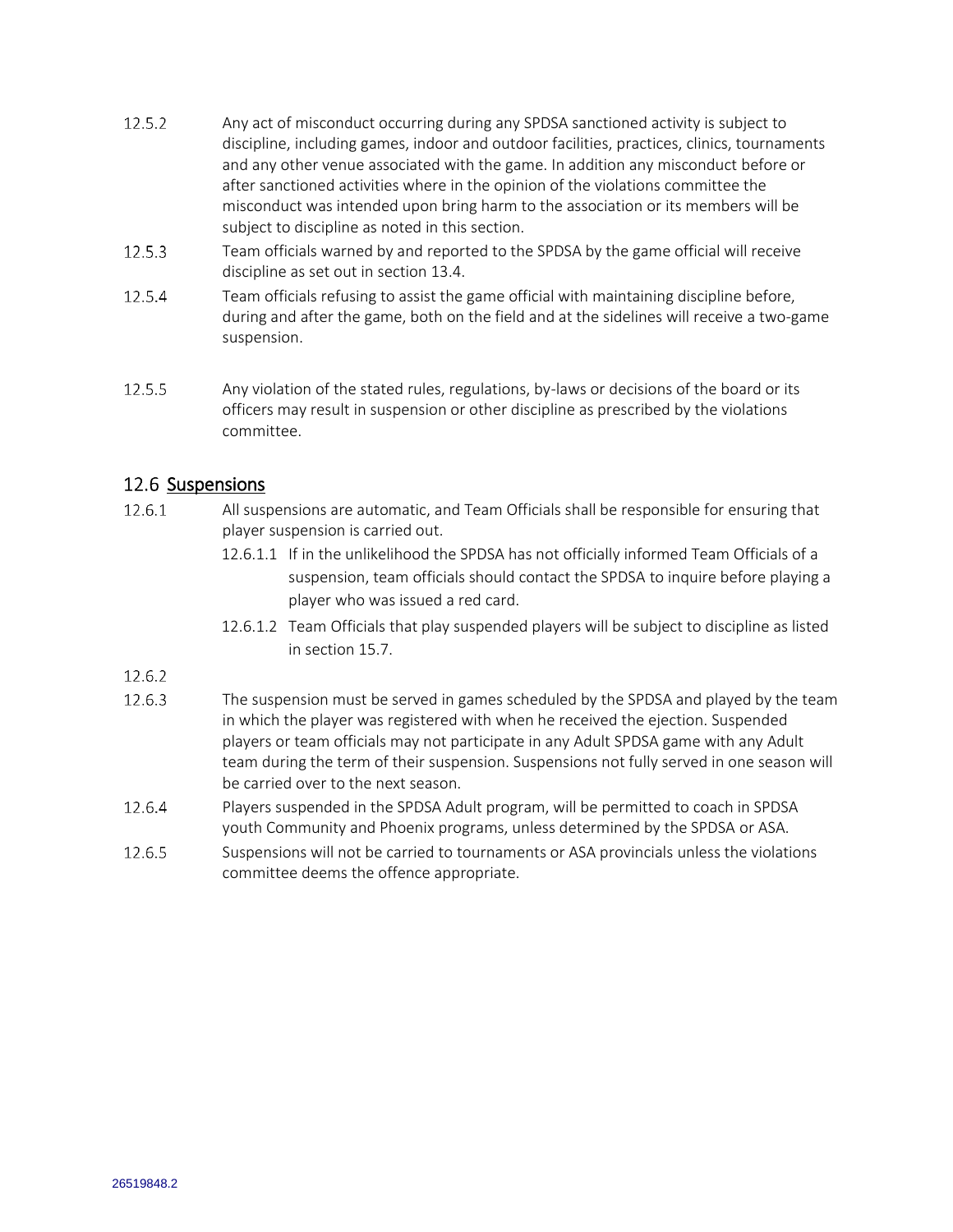### <span id="page-19-0"></span>12.7 Discipline Procedures

- $12.7.1$ Violations are recorded by the match official on the game sheet, which is submitted to the SPDSA.
- 12.7.2 All yellow cards noted on the game sheet will be recorded into a database for the likeseason. Once a yellow card is received indicating a suspension for the player, the team will be informed about the suspension.
- 12.7.3 All red cards noted on the game sheet will be accompanied by a misconduct report submitted by the match official detailing the events that led to the ejection of the player.
- 12.7.4 The SPDSA staff shall apply all discipline based on this report and utilizing section 13 as guidance in determining the appropriate discipline.
- 12.7.5 All penalties assessed are to be communicated to the team official in writing.
- 12.7.6 The team official or player may request a discipline appeal hearing if they do not agree with the discipline given. Please see section 12.8 for discipline hearing details.
- 12.7.7 Where the penalties are to be referred to the ASA, the SPDSA staff will notify these bodies in writing
- 12.7.8 The SPDSA will not allow any video of any kind as evidence for any on field offence.

### <span id="page-19-1"></span>12.8 Discipline Appeal Hearings

- 12.8.1 Any player or team official that has received a Discipline Report, may request a Discipline Hearing, within seventy-two (72) hours of notification of the Discipline Report. This request must be accompanied by a \$150.00 administrative hearing fee (credit card or money order only).
- 12.8.2 If the decision of the SPDSA Violations Committee is to decrease the suspension from the original decision, the \$150.00 hearing fee will be refunded in full. If the decision of SPDSA Violations Committee decides not to change the original suspension, or increases the suspension following the hearing, the \$150.00 hearing fee will be non-refundable.
- 12.8.3 A discipline appeal hearing committee shall have no less than three (3) members, none of which may have a conflict of interest in the case at hand.
- 12.8.4 One (1) of the committee members shall act as the recording secretary or a non-voting secretary shall be appointed to be present for the hearing.
- 12.8.5 Failure to appear at a discipline appeal hearing when due process has been given, will result in the original suspension, which shall be final and binding.

### <span id="page-19-2"></span>12.9 Game Protests

- 12.9.1 Any protest in regards to games must be made in writing to the SPDSA within twenty-four (24) hours of the game in protest.
- 12.9.2 All parties involved in a protest hearing shall be notified of the protest and have the option to attend the proceeding.
- 12.9.3 The Violations committee shall review the circumstances as required, make a ruling, and notify SPDSA of the decision, who will then communicate to the involved parties.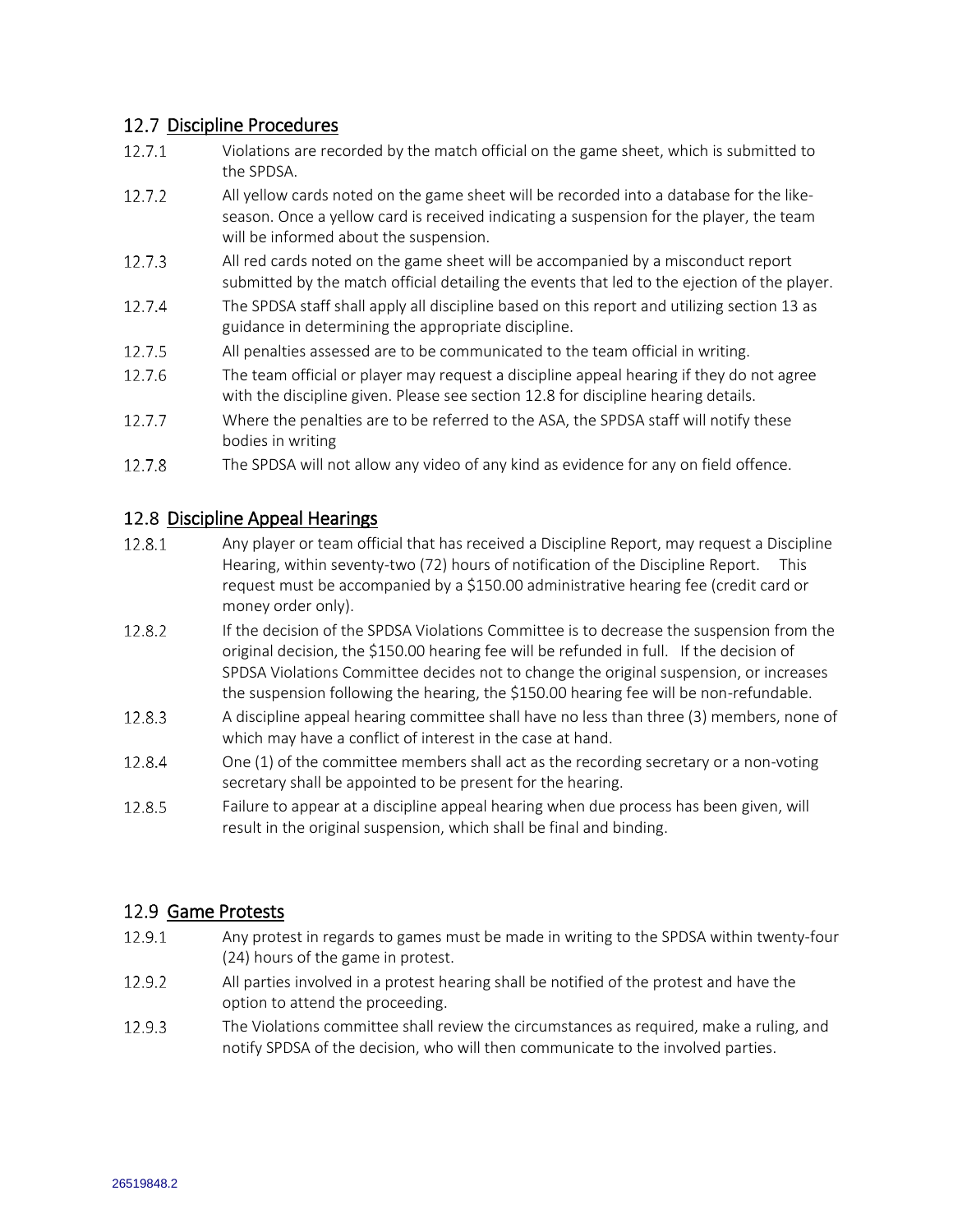### <span id="page-20-0"></span>12.10 Procedures

12.10.1 With all required persons present, the hearing shall proceed as follows:

12.10.1.1 The Violations Committee shall read the report and state the offence.

12.10.1.2 The person(s) writing the report(s), if present will be given the opportunity to expand or qualify the report(s).

12.10.1.3 The accused shall be allowed to ask relevant questions of the author of the report if he is present or make submissions on the report and testify on his own.

12.10.1.4 The accused will have the opportunity to call witnesses (limited in number) or present witness reports to the committee. These witnesses may be questioned by the Violations Committee.

12.10.1.5 After questioning from the Violations Committee, the accused shall be allowed to make any final statements before withdrawing.

12.10.1.6 The Violations Committee shall consider the report and presented evidence and shall either decide on the case or adjourn the hearing.

12.10.1.7 The Violations Committee shall make reasonable efforts to notify the accused in writing of the result of the hearing within forty-eight (48) hours of the hearing. All decisions made by the Violations Committee are final.

### <span id="page-20-1"></span>12.11 Violations Committee

12.11.1 The Violations committee will shall be formed as outlined in the SPDSA Bylaws.

### <span id="page-20-2"></span>12.12 Record Keeping

- 12.12.1 All suspensions shall be documented in a Suspension File which is to be kept in a secure area within the SPDSA. The number of games or time frame that the player or team official has been suspended will be indicated. The suspensions files are considered confidential and are to be accessible only to SPDSA board members and SPDSA staff. Suspensions will be kept on record with the SPDSA for a period of no less than five years.
- $12.12.2$ All suspensions will be automatic from the time of receiving the red card. The SPDSA staff will communicate the length of suspension to the Team Officials and player. Once the suspension is served, the player is eligible to appear on the game sheet and participate in games.

# <span id="page-20-3"></span>13.0 Discipline Offences and Suspensions

### <span id="page-20-4"></span>13.1 Violations Committee Discretion

- The Violations Committee shall have the right to increase or decrease the suspension  $13.1.1$ according to the circumstances and severity of the incident.
- $13.1.2$ In absence of a violations committee, SPDSA staff will issue the suspension length, based on the offence as listed in the referee report.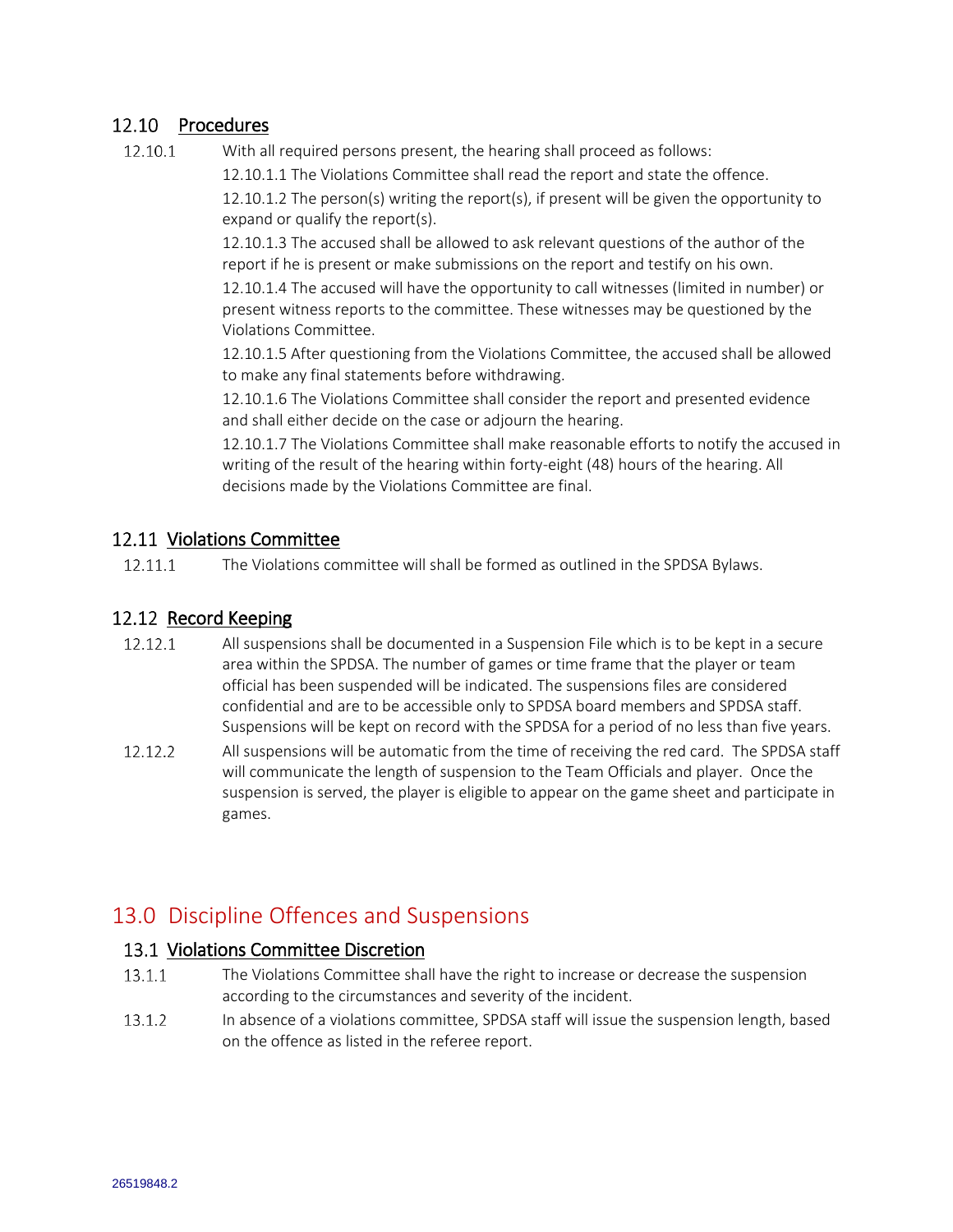### <span id="page-21-0"></span>13.2 Yellow Card Offences

- $13.2.1$ Yellow card – Cautionary offences are given out at the discretion of the match official under the guidance of the FIFA Laws of the Game.
- 13.2.2 A single yellow card in a game will go toward the accumulation of yellow cards as noted in Section 12.4
- 13.2.3 A player receiving two (2) yellow card cautionary offenses during a game will be ejected from that game and receive a one game suspension.

### <span id="page-21-1"></span>13.3 Red Card Offences or Ejections

- 13.3.1 Team Officials and Players are all subject to the discipline laid out below.
- 13.3.2 The Suspensions laid out below are the minimum and may be increased by the SPDSA based on the report received.
- 13.3.3 If any player gets 3 red cards in one year, they can be brought in front of a Discipline Committee with potential additional suspensions beyond the scope of their standard Discipline.
- 13.3.4 In addition to the suspensions as outlined above, "Fines" and/or "Bonds" may be issued to the individual or team or both.

### <span id="page-21-2"></span>13.4 Offences against Players, Team Officials or other Individuals

- 1. Serious Foul Play (SFP) or Denying an obvious Goal Scoring Opportunity
	- a. 1<sup>st</sup> Offence  $1 - 2$  game suspension
	- b. 2<sup>nd</sup> Offence  $3 - 4$  game suspension
	- c. 3<sup>rd</sup> Offence To be determined by Discipline Committee
- 2. Violent Conduct (VC) or spitting at an individual (excluding Match Officials)
	- a. 1<sup>st</sup> Offence  $3 - 4$  game suspension
		- $6 8$  game suspension
	- c. 3<sup>rd</sup> Offence or more To be determined by Discipline Committee
- 3. Boarding
	- a. 1<sup>st</sup> Offence SFP  $1 - 2$  game suspension
	- b. 2<sup>nd</sup> Offence SFP

b. 2<sup>nd</sup> Offence

- 4 game suspension
- c. 3<sup>rd</sup> Offence SFP To be determined by Discipline Committee d. 1<sup>st</sup> Offence VC
	- $3 4$  game suspension
- e. 2<sup>nd</sup> Offence VC 8 game suspension
- f. 3<sup>rd</sup> Offence VC To be determined by Discipline Committee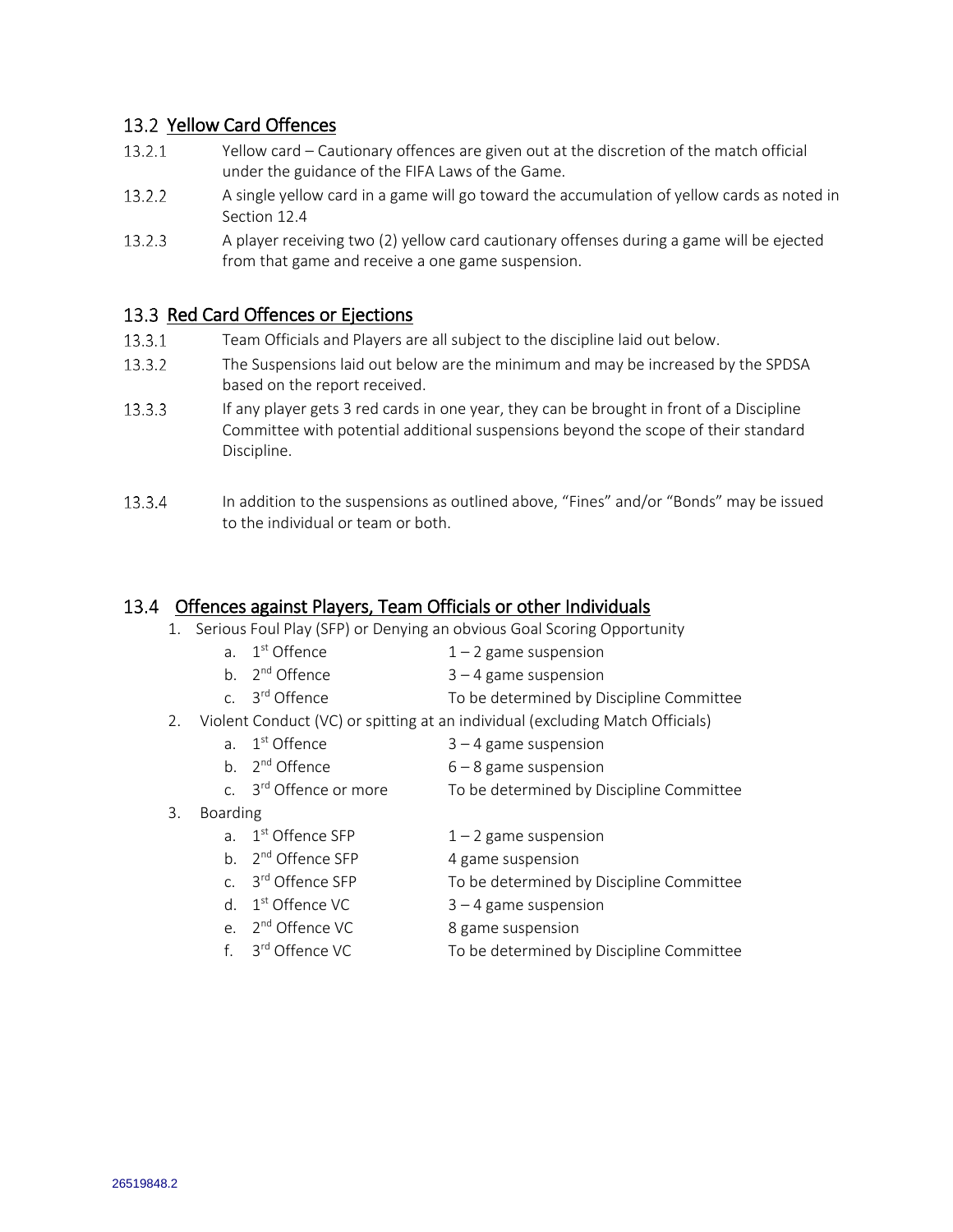### <span id="page-22-0"></span>13.5 Offences against Match Officials

- 1. Persistent Criticism or disputing of decision
	- a. 1<sup>st</sup> Offence  $1 - 2$  game suspension
	- b. 2<sup>nd</sup> Offence  $3 - 4$  game suspension
	- c. 3<sup>rd</sup> Offence  $8 - 12$  game suspension
	- d.  $4<sup>th</sup>$  Offence or more To be determined by Discipline Committee

### 2. Use of Offensive, insulting, abusive language in disputing decisions

- a. 1<sup>st</sup> Offence  $2 - 4$  game suspension
- b. 2<sup>nd</sup> Offence  $5 - 8$  game suspension
- c. 3<sup>rd</sup> Offence  $9 - 16$  game suspension
- d.  $4<sup>th</sup>$  Offence or more To be determined by Discipline Committee
- 3. Unsportsmanlike Conduct, stealing game sheets, removal of jersey to prevent identification, refusal to provide name to a Match Official;
	- a 1st Offence  $3 - 6$  game suspension
	- b. 2<sup>nd</sup> Offence  $7 - 12$  game suspension
	- c. 3<sup>rd</sup> Offence SFP To be determined by Discipline Committee
- 4. Threatening, attempting to intimidate or intimidating a Match Official or people close to a Match Official (i.e. – spouse / partner, family, colleague, relatives) o the field;
	- a. 1<sup>st</sup> Offence  $12 - 16$  game suspension
	- b. 2<sup>nd</sup> Offence  $24 - 32$  game suspension
	- c. 3<sup>rd</sup> Offence or More To be determined by Discipline Committee
- 5. Threatening, attempting to intimidate or intimidating a Match Official or people close to a Match Official (ie – spouse / partner, family, colleague, relatives) o the field and continuing off the field after the game;
	- a. 1st Offence  $24 - 32$  game suspension
	- b. 2<sup>nd</sup> Offence  $2 - 5$  year suspension
	- c. 3<sup>rd</sup> Offence or More To be determined by Discipline Committee
- 6. Physical Contact with Match Officials Penalties
	- a. Incidental
		- i. 1<sup>st</sup> Offence  $5 - 6$  game suspension

ii. 2<sup>nd</sup> Offence or more To be determined by Discipline Committee

- b. Deliberate touching with no Violent Conduct (striking or attempting to strike, includes grabbing of yellow / red cards)
	- i.  $1<sup>st</sup>$  Offence  $12 - 16$  game suspension
	- ii. 2<sup>nd</sup> Offence or more To be determined by Discipline Committee
- c. Deliberate Violent Conduct (striking or attempting to strike including spitting)
	- i. 1<sup>st</sup> Offence  $2 - 5$  year Suspension
	- ii. 2<sup>nd</sup> Offence Lifetime Ban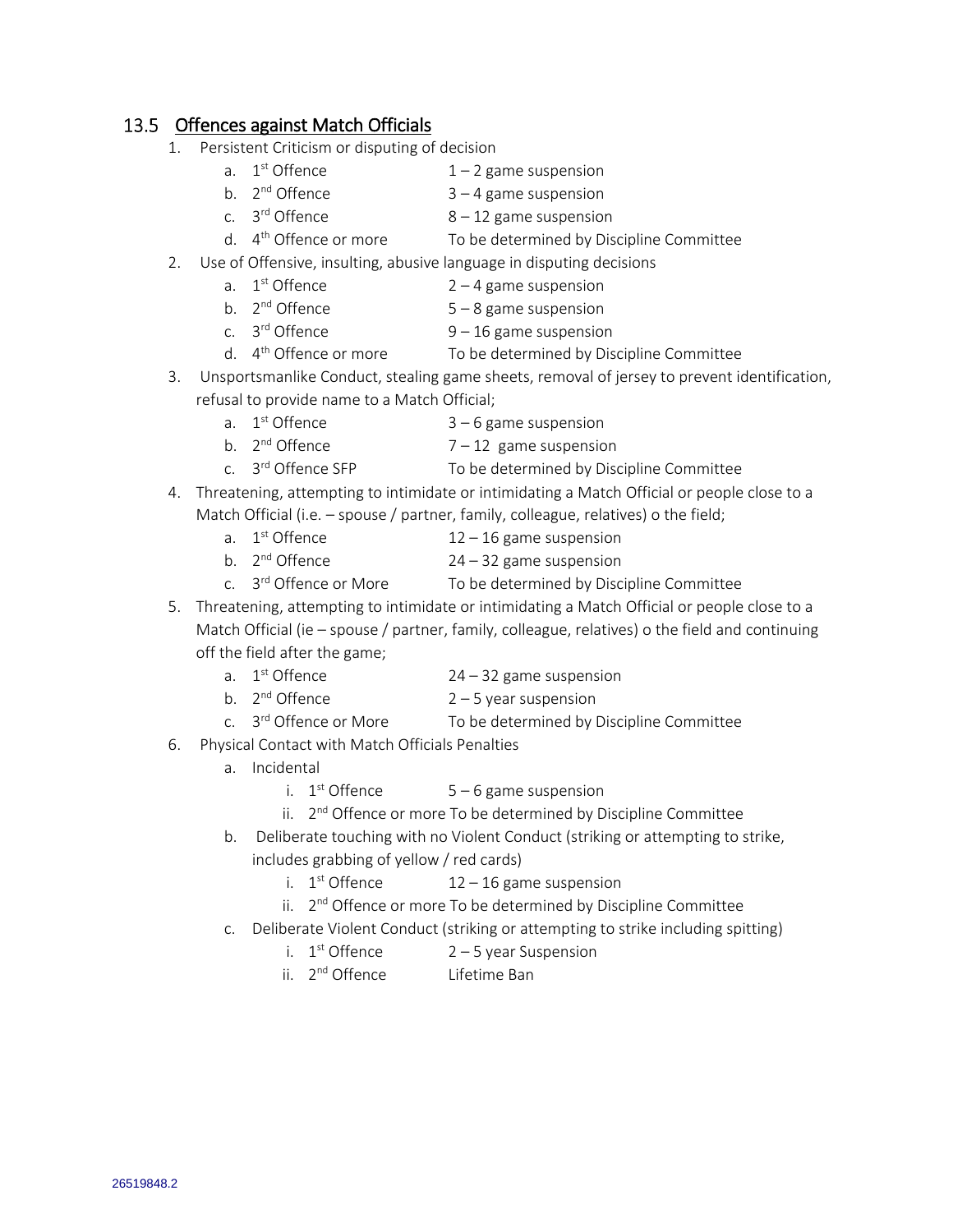<span id="page-23-0"></span>

|  | 13.6 Other Offences |
|--|---------------------|
|  |                     |

1. Illegal Entry onto the field

a. 1<sup>st</sup> Offence 8 game suspension To be determined by Discipline Committee

b.  $2^{nd}$  Offence

2. Altercation / fighting

a. 1<sup>st</sup> Offence or more **Hearing** 

3. Return after ejection

a. 1<sup>st</sup> Offence or more **Hearing** 

- 4. Other Extenuating Circumstances
	- a. 1<sup>st</sup> Offence or more **Hearing**

### <span id="page-23-1"></span>13.7 Coaching / Team Official(s) Offences

- 1. Playing an ineligible / illegal trialist and/or overage player
	- a. 1<sup>st</sup> Offence 1 Game Suspension
	- b.  $2<sup>nd</sup>$  Offence or more Suspended until Hearing
- 2. Returning to the field of play following an ejection
	- a. 1st Offence Suspended until Hearing
- 3. Willfully abandoning a match
	- a. 1st Offence Suspended until Hearing
- 4. Entering the field of play without the referee's consent
	- a. 1<sup>st</sup> Offence 4 Game Suspension
	- b.  $2<sup>nd</sup>$  Offence or more To be determined by Discipline Committee
- 5. Playing a suspended player
	- a. 1<sup>st</sup> Offence 1 Game Suspension
	- b. 2<sup>nd</sup> Offence or more Suspended until Hearing
- 6. Foul, Abusive, Offensive &/or Insulting and Racial Remarks
	- a. 1st Offence 4 Game Suspension
		- b. 2<sup>nd</sup> Offence or more Suspended until Hearing
- 7. Offensive &/or Insulting Gestures
	- a. 1<sup>st</sup> Offence 4 Game Suspension
	- b. 2<sup>nd</sup> Offence or more Suspended until Hearing
- 8. Fighting
	- a. 1<sup>st</sup> Offence or more Suspended until Hearing
- $13.7.1$ In addition to the suspensions as outlined above, "Fines" and/or "Bonds" may be issued to the individual or team or both.